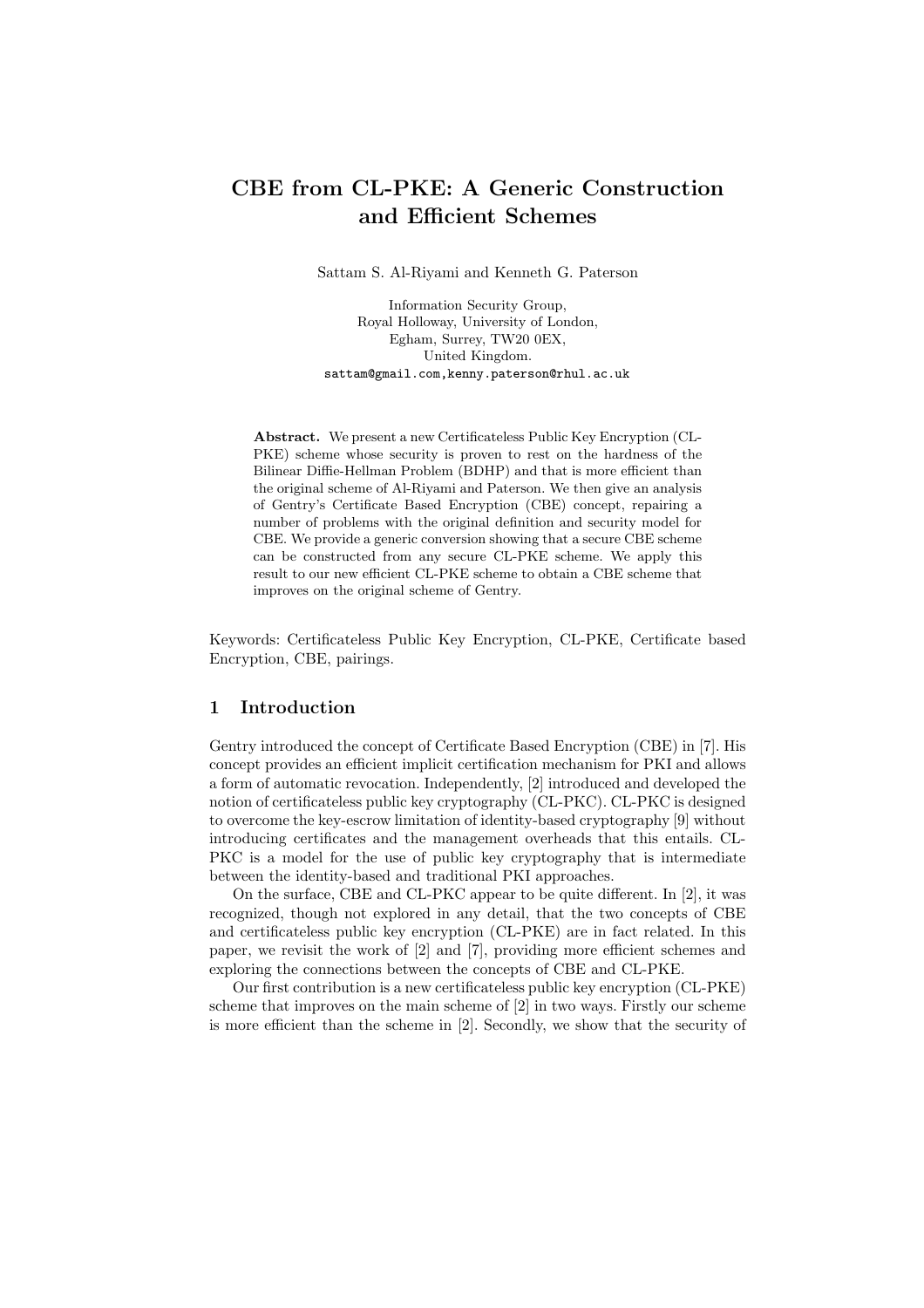the new scheme rests on the hardness of the Bilinear Diffie-Hellman Problem (BDHP), rather than the non-standard generalized BDHP that was the basis of security for the scheme in [2]. Our security result is proved in the full security model of [2].

Our second contribution is to provide a detailed analysis of the CBE concept of [7]. We point out a number of shortcomings in the definition of CBE as given in [7]. We repair these and then examine Gentry's security model for CBE. Comparing it to the model for CL-PKE given in [2] justifies us in making small changes to Gentry's security model. These still allow the security model to capture the kinds of attacks seen in real-world applications.

The small changes we make to Gentry's model also allow us to make our third contribution: a generic conversion that takes any CL-PKE scheme as input and produces from it a CBE scheme. The security of the CBE scheme in our adaptation of Gentry's model is tightly related to that of the CL-PKE scheme in the security model of [2]. Our result shows that the two concepts – CBE and CL-PKE – are indeed closely connected. We go on to explain why a generic construction going in the opposite direction, starting with a secure CBE scheme and yielding a secure CL-PKE scheme, is unlikely to be forthcoming.

Finally, we apply the generic conversion with our new CL-PKE scheme as input. The result is a secure CBE scheme that is more efficient than the original concrete scheme of [7].

#### 1.1 Related Work

Kang, Park and Hahn [8] considered the signature analogue of certificate-based encryption. Since any certifying information can always be sent along with the actual signature, this concept seems less useful than that of CBE. Yum and Lee [11] gave a generic construction or a certificateless signature scheme from an ID-based signature scheme, proving the former to be secure (in an appropriate model) if the latter is. These authors also considered a generic construction for CL-PKE from identity-based encryption (IBE) [10] and the relationships between IBE, CBE and CL-PKE [12]. However, none of the results concerning the security of CL-PKE schemes proved in [10, 12] actually establishes security in the full security model developed in [2]: certain additional restrictions are always placed on the adversaries. For example, the Type I CL-PKE adversaries in [10, 12] are never permitted to extract the partial private key for the challenge identity. This restriction limiting the power of the adversary was not imposed in [2]. Moreover, no attempt is made in [10, 12] to properly handle decryption queries for identities whose public keys have been changed by the adversary. This issue was dealt with in [2] for concrete schemes by developing novel knowledgeextraction techniques. Thus the generic construction of CL-PKE schemes, secure in the full model of [2], from IBE or CBE schemes, remains an open problem. We return to this issue in Section 5.1.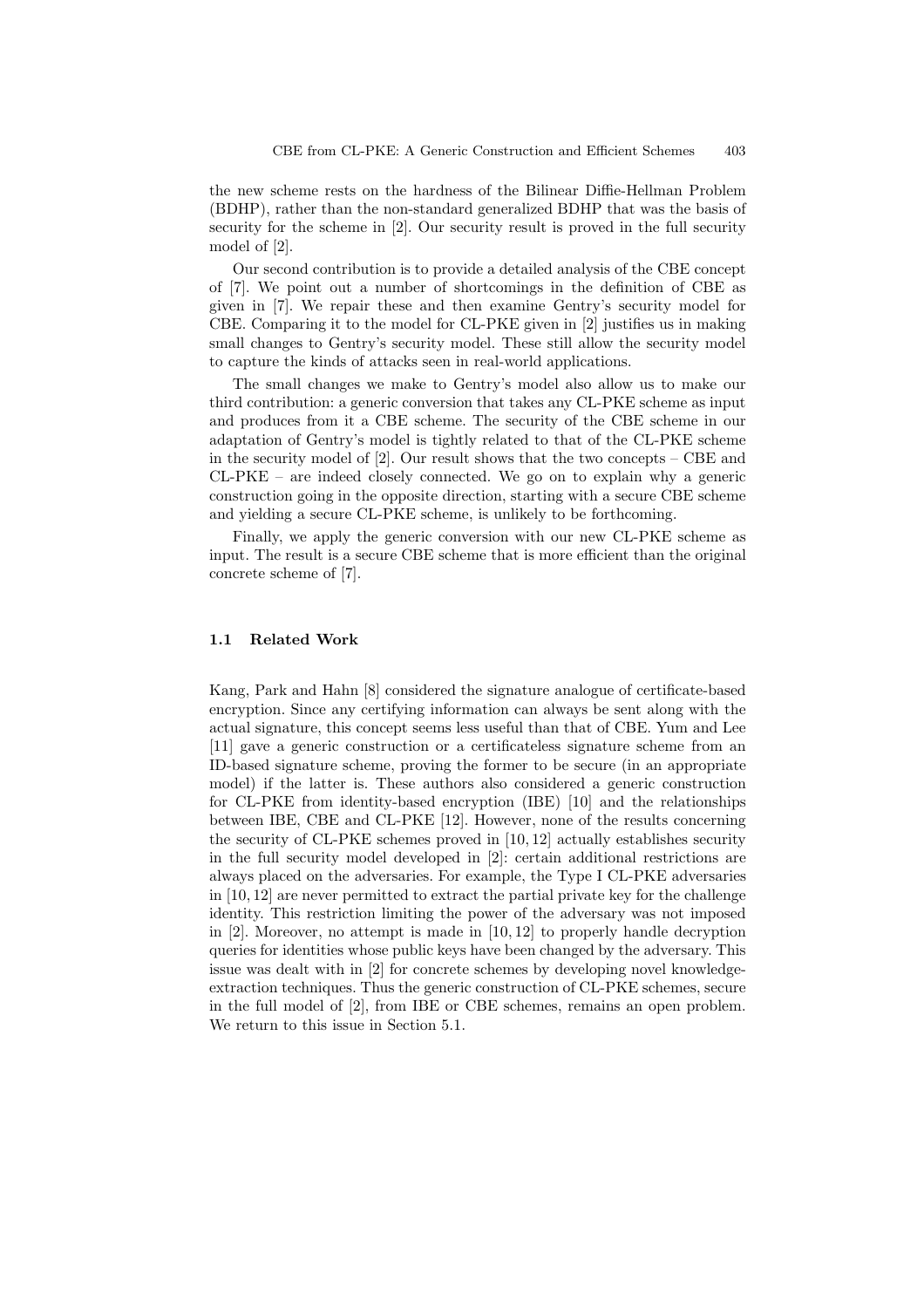## 2 Certificateless Public Key Encryption

In this section, we review the definition and security model for CL-PKE from [2]. We also provide some criticisms of the scheme in [2].

**Definition 1.** [2] A CL-PKE scheme is specified by seven algorithms (Setup, Partial-Private-Key-Extract, Set-Secret-Value, Set-Private-Key, Set-Public-Key, Encrypt, Decrypt) such that:

- $-$  Setup is a probabilistic algorithm that takes security parameter k as input and returns the system parameters params and master-key. The system parameters includes a description of the message space M and ciphertext space  $\mathcal{C}.$
- Partial-Private-Key-Extract is a deterministic algorithm that takes params, master-key and an identifier for entity  $A$ ,  $ID_A \in \{0,1\}^*$ , as inputs. It returns a partial private key  $D_A$ .
- Set-Secret-Value is a probabilistic algorithm that takes as input params<sup>1</sup> and outputs a secret value  $x_A$ .
- Set-Private-Key is a deterministic algorithm that takes params,  $D_A$  and  $x_A$ as input. The algorithm returns  $S_A$ , a (full) private key.
- Set-Public-Key is a deterministic algorithm that takes params and  $x_A$  as input and outputs a public key PA.
- Encrypt is a probabilistic algorithm that takes params,  $M \in \mathcal{M}$ ,  $P_A$  and ID<sub>A</sub> as inputs and returns either a ciphertext  $C \in \mathcal{C}$  or the null symbol ⊥ indicating an encryption failure<sup>2</sup>.
- Decrypt is a deterministic algorithm that takes as inputs params,  $C \in \mathcal{C}$  and  $S_A$ . It returns a message  $M \in \mathcal{M}$  or a message  $\perp$  indicating a decryption failure.

Naturally, an output M should result from applying algorithm Decrypt with inputs params,  $S_A$  on a ciphertext  $C$  generated by using algorithm Encrypt with inputs params,  $P_A$ , ID<sub>A</sub> on message M.

Algorithms Set-Private-Key and Set-Public-Key are normally run by an entity A for itself, after running Set-Secret-Value. Usually, A is the only entity in possession of  $S_A$  and  $x_A$ . Algorithms Setup and Partial-Private-Key-Extract are usually run by a trusted third party, called a key generating centre (KGC) [2].

#### 2.1 Security Model for CL-PKE

The full IND-CCA security model for CL-PKE of [2] is an extension of the IND-ID-CCA model for IBE described in [4]. Below, we list the actions that an

<sup>&</sup>lt;sup>1</sup> Note that the original definition of this algorithm in [2] also takes  $ID_A$  as input; however this string is not used in defining  $x_A$  in any concrete schemes, so we omit it here.

 $^{\rm 2}$  The concrete encryption schemes in [2] could fail because the public key fails to have the correct structure. A general encryption algorithm could fail because the public key is not in the right group, for example.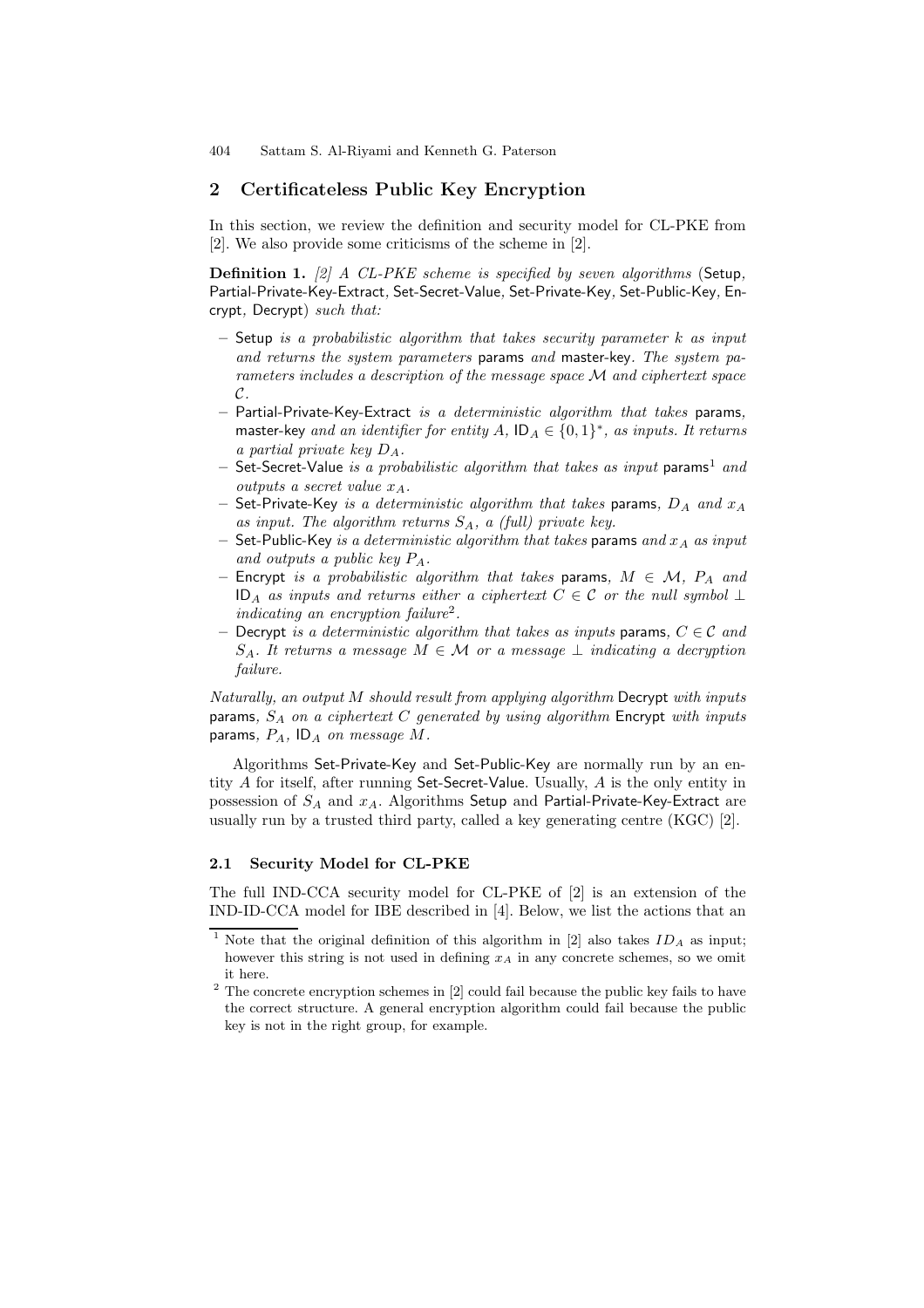IND-CCA adversary A against a CL-PKE scheme may carry out and discuss how each action should be handled by the challenger for that adversary.

- 1. Extract partial private key of entity  $A$ : Challenger  $C$  responds by running algorithm Partial-Private-Key-Extract to generate  $D_A$  for entity A.
- 2. Extract private key for entity  $\hat{A}$ : If  $\hat{A}$ 's public key has not been replaced then  $C$  can respond by running algorithm Set-Private-Key to generate the private key  $S_A$  for entity A. It is assumed, as in [2], that the adversary does not make such queries for entities whose public keys have been changed.
- 3. Request public key of entity  $A: \mathcal{C}$  responds by running algorithm Set-Public-Key to generate the public key  $P_A$  for entity A (first running Set-Secret-Value for A if necessary).
- 4. Replace public key of entity  $A:$  Adversary  $A$  can repeatedly replace the public key  $P_A$  for any entity  $A$  with any value  $P'_A$  of its choice. The current value of an entity's public key is used by  $\mathcal C$  in any computations or responses to  $A$ 's requests.
- 5. Decryption query for ciphertext C and entity A: In the model of [2], adversary A can issue a decryption query for any entity and any ciphertext. It is assumed in  $[2]$  that C should properly decrypt ciphertexts, even for those entities whose public keys have been replaced. This is a rather strong property for the security model (after all, the challenger may no longer know the correct private key). However, it ensures that the model captures the fact that changing an entity's public key to a value of the adversary's choosing may give that adversary an advantage in breaking the scheme. For further discussion of this feature, see [2].

The IND-CCA security model of [2] distinguishes two types of adversary. A Type I adversary is able to change public keys of entities at will, but does not have access to the master-key. A Type II adversary is equipped with masterkey but is not allowed to replace public keys. This adversary models security against an eavesdropping KGC. The security game proceeds in three phases; in the middle challenge phase, the adversary selects a challenge identifier  $ID<sub>ch</sub>$  and corresponding public key  $P_{ch}$ , and is given a challenge ciphertext  $C^*$ . We provide a detailed description of the two adversary types and the security game next.

CL-PKE Type I IND-CCA Adversary: Adversary  $A_I$  does not have access to master-key. However,  $A_I$  may request public keys and replace public keys with values of its choice, extract partial private and private keys and make decryption queries, all for identities of its choice.  $\mathcal{A}_I$  cannot extract the private key for  $ID_{ch}$ at any point, nor request the private key for any identifier if the corresponding public key has already been replaced.  $A_I$  cannot both replace the public key for the challenge identifier  $\mathsf{ID}_{ch}$  before the challenge phase and extract the partial private key for  $ID_{ch}$  in some phase. Furthermore, in Phase 2,  $A_I$  cannot make a decryption query on the challenge ciphertext  $C^*$  for the combination  $(\mathsf{ID}_{ch}, P_{ch})$ that was used to encrypt  $M_b$ .

**CL-PKE Type II IND-CCA Adversary:** Adversary  $A_{II}$  does have access to master-key, but may not replace public keys of entities. Adversary  $A_{II}$  can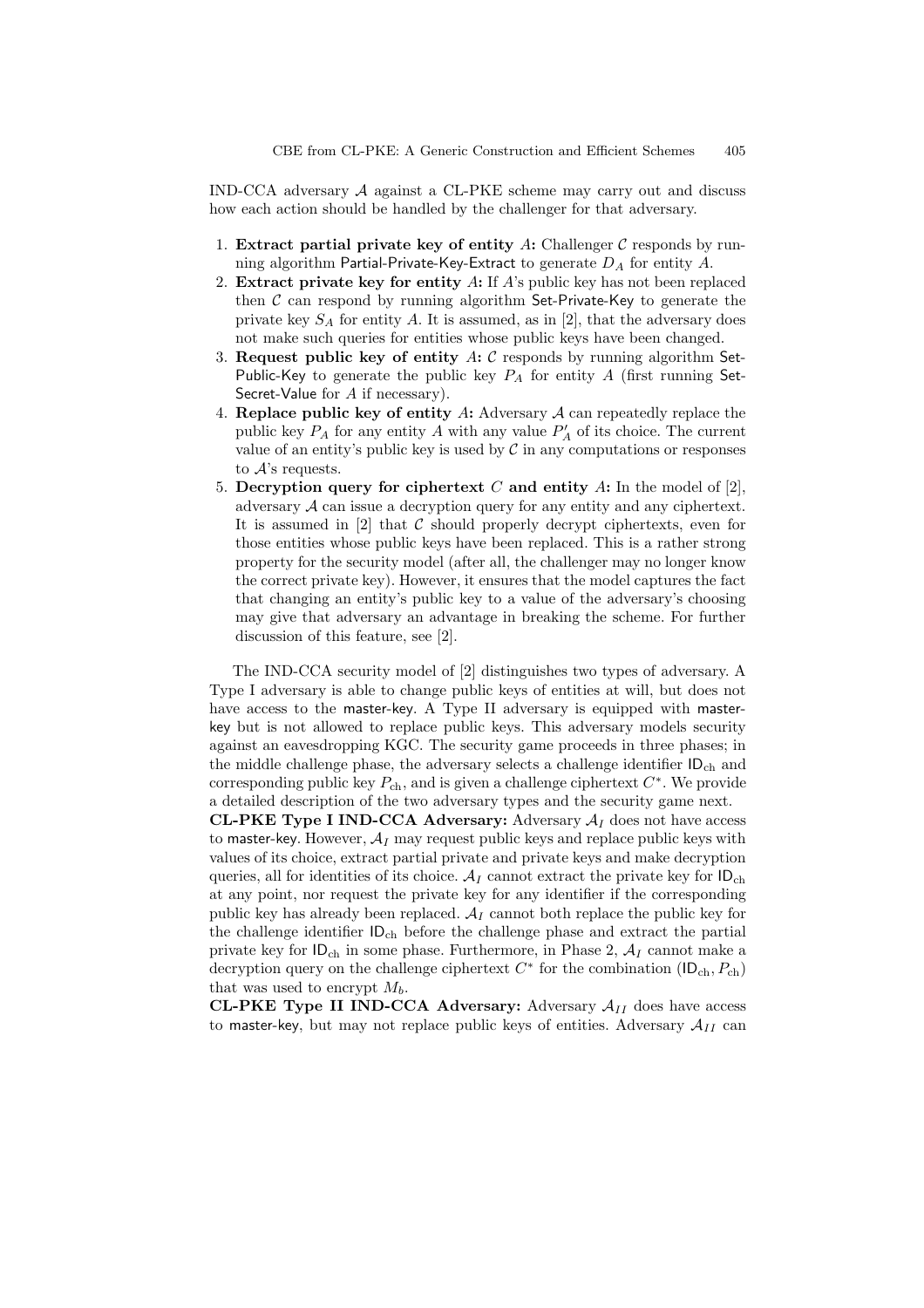compute partial private keys for itself, given master-key. It can also request public keys, make private key extraction queries and decryption queries, all for identities of its choice. The restrictions on this type of adversary are that it cannot replace public keys at any point, nor extract the private key for IDch at any point. Additionally, in Phase 2,  $A_{II}$  cannot make a decryption query on the challenge ciphertext  $C^*$  for the combination (ID<sub>ch</sub>,  $P_{ch}$ ) that was used to encrypt  $M_b$ .

Definition 2. A CL-PKE scheme is said to be IND-CCA secure if no polynomially bounded adversary  $\mathcal A$  of Type I or Type II has a non-negligible advantage in the following game:

Setup:  $\mathcal C$  takes a security parameter  $k$  as input and runs the Setup algorithm. It gives A the resulting system parameters params. If A is of Type I, then C keeps master-key to itself, otherwise, it gives master-key to A.

**Phase 1:** A issues a sequence of requests described above. These queries may be asked adaptively, but are subject to the rules on adversary behaviour defined above.

Challenge Phase: Once A decides that Phase 1 is over it outputs the challenge identifier  $ID_{ch}$  and two equal length plaintexts  $M_0, M_1 \in \mathcal{M}$ . Again, the adversarial constraints given above apply. C now picks a random bit  $b \in \{0,1\}$  and computes  $C^*$ , the encryption of  $M_b$  under the current public key  $P_{ch}$  for  $ID_{ch}$ . Then  $C^*$  is delivered to  $A$ .

**Phase 2:** Now A issues a second sequence of requests as in Phase 1, again subject to the rules on adversary behaviour above.

**Guess:** Finally, A outputs a guess  $b' \in \{0, 1\}$ . The adversary wins the game if  $b = b'$ . We define A's advantage in this game to be  $Adv(A) := 2|Pr[b = b'] - \frac{1}{2}|$ .

#### 2.2 The Concrete Scheme of Al-Riyami and Paterson

In [2], we presented a concrete IND-CCA secure CL-PKE scheme, named FullCL-PKE. The scheme is an adaptation of the pairing-based IBE scheme of [4]; we do not replicate it here. Instead we list three drawbacks of the scheme FullCL-PKE:

- 1. FullCL-PKE requires three pairing calculations for each encryption (though two of these are required to check the structure of the public key and all three can be eliminated for any subsequent encryptions to the same party). It would be preferable to have a less computationally intensive CL-PKE scheme.
- 2. Each public key in FullCL-PKE consists of two elements of a group  $\mathbb{G}_1$ . Shorter keys would be preferable.
- 3. The security of FullCL-PKE rests on the hardness of the Generalized Bilinear Diffie-Hellman Problem (GBDHP). This problem is less well-established and no harder than the BDHP introduced in [4]. It would be preferable to have a CL-PKE scheme with a more solid security foundation. We will comment further on this point in Section 3.3.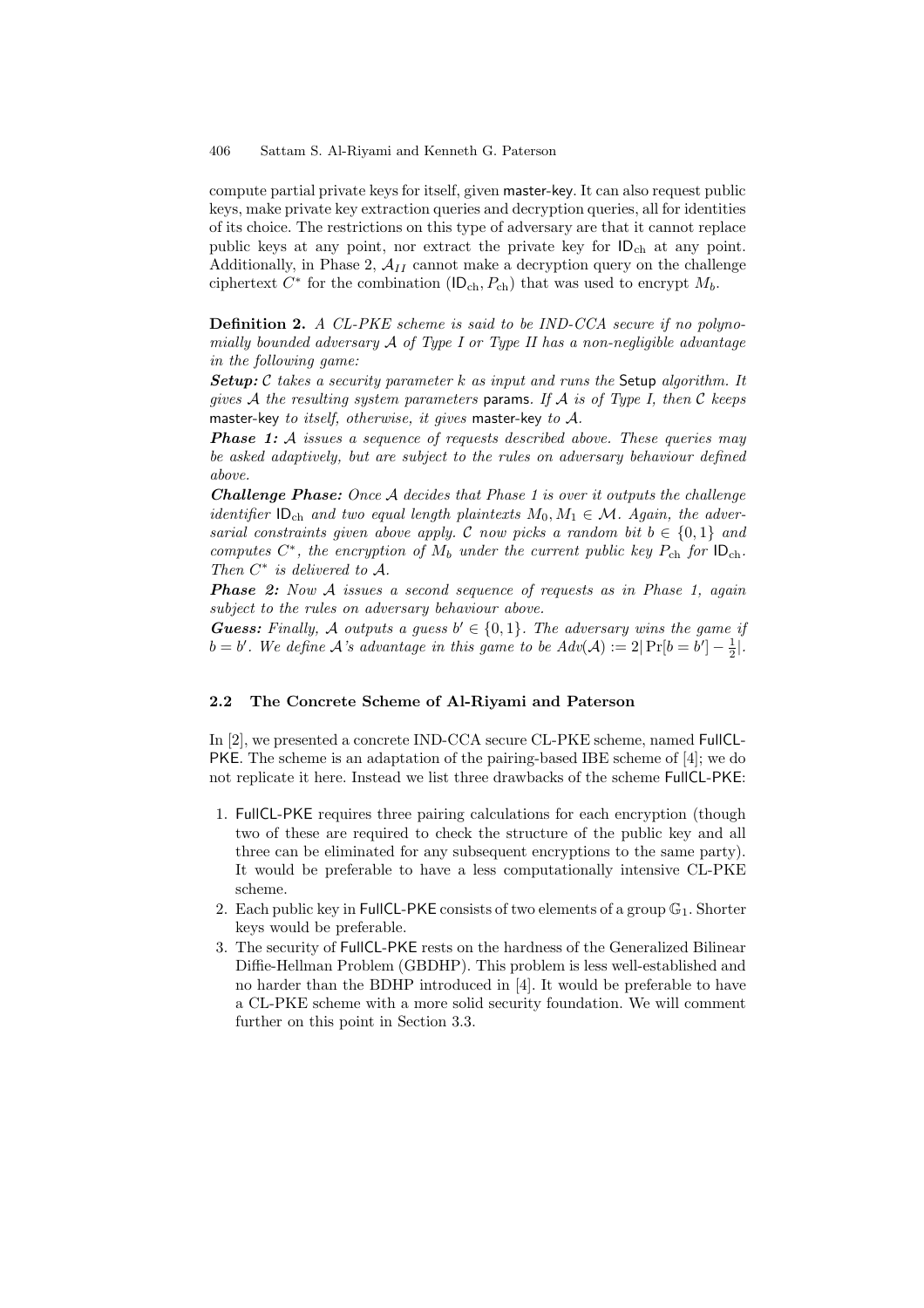## 3 A New CL-PKE Scheme

In this section we present a new CL-PKE scheme and study its security. The scheme can be regarded as resulting from the optimization of a double encryption construction for CL-PKE, using the IBE scheme of [4] and the ElGamal public key encryption scheme [5] as components. This immediately suggests a generic construction for a CL-PKE scheme from the combination of an IBE scheme and a (normal) public key encryption (PKE) scheme. Indeed such a construction is possible (and was first suggested to us by Boneh), but it seems to be difficult to prove the resulting scheme secure in the full model of [2] using standard security assumptions about the component IBE and PKE schemes. For that reason we have concentrated here on the concrete scheme and its proof of security.

Before we give our new scheme, we provide some background on pairings and a related computational problem.

#### 3.1 Review of Pairings

Let  $\mathbb{G}_1$  denote an additive group of prime order q and  $\mathbb{G}_2$  a multiplicative group also of order q. We let P denote a generator of  $\mathbb{G}_1$ . A pairing is a map  $\hat{e}$ :  $\mathbb{G}_1 \times \mathbb{G}_1 \to \mathbb{G}_2$  with the following properties:

1. Bilinear: given any  $Q, W \in \mathbb{G}_1$  and  $a, b \in \mathbb{Z}_q$ , we have

$$
\hat{e}(aQ, bW) = \hat{e}(Q, W)^{ab} = \hat{e}(abQ, W) \text{ etc.}
$$

- 2. Non-degenerate:  $\hat{e}(P, P) \neq 1_{\mathbb{G}_2}$ .
- 3. Efficiently computable.

The map  $\hat{e}$  is usually derived from either the Weil or Tate pairing on an elliptic curve over a finite field; see [2, 4] for further details and references. The following computational problem was introduced in [4]:

Bilinear Diffie-Hellman Problem (BDHP): Let  $\mathbb{G}_1$ ,  $\mathbb{G}_2$ , P and  $\hat{e}$  be as above. The BDHP in  $\langle G_1, G_2, \hat{e} \rangle$  is as follows: Given  $\langle P, aP, bP, cP \rangle$  with uniformly random choices of  $a, b, c \in \mathbb{Z}_q^*$ , find  $\hat{e}(P, P)^{abc} \in \mathbb{G}_2$ .

**BDH Parameter Generator:** As in [4], a randomized algorithm  $IG$  is a BDH parameter generator if  $\mathcal{IG}: (1)$  takes as input security parameter  $k \geq 1$ , (2) runs in polynomial time in k, and (3) outputs the description of groups  $\mathbb{G}_1$ ,  $\mathbb{G}_2$  of prime order q and a pairing  $\hat{e} : \mathbb{G}_1 \times \mathbb{G}_1 \to \mathbb{G}_2$ . Formally, the output of the algorithm  $\mathcal{IG}(1^k)$  is  $\langle \mathbb{G}_1, \mathbb{G}_2, \hat{e} \rangle$ .

#### 3.2 The New Scheme

The algorithms for our new CL-PKE scheme FullCL-PKE<sup>\*</sup> are: Setup: This algorithm runs as follows:

- 1. Run  $\mathcal{IG}$  on input k to generate output  $\langle \mathbb{G}_1, \mathbb{G}_2, \hat{e} \rangle$ .
- 2. Choose an arbitrary generator  $P \in \mathbb{G}_1$ .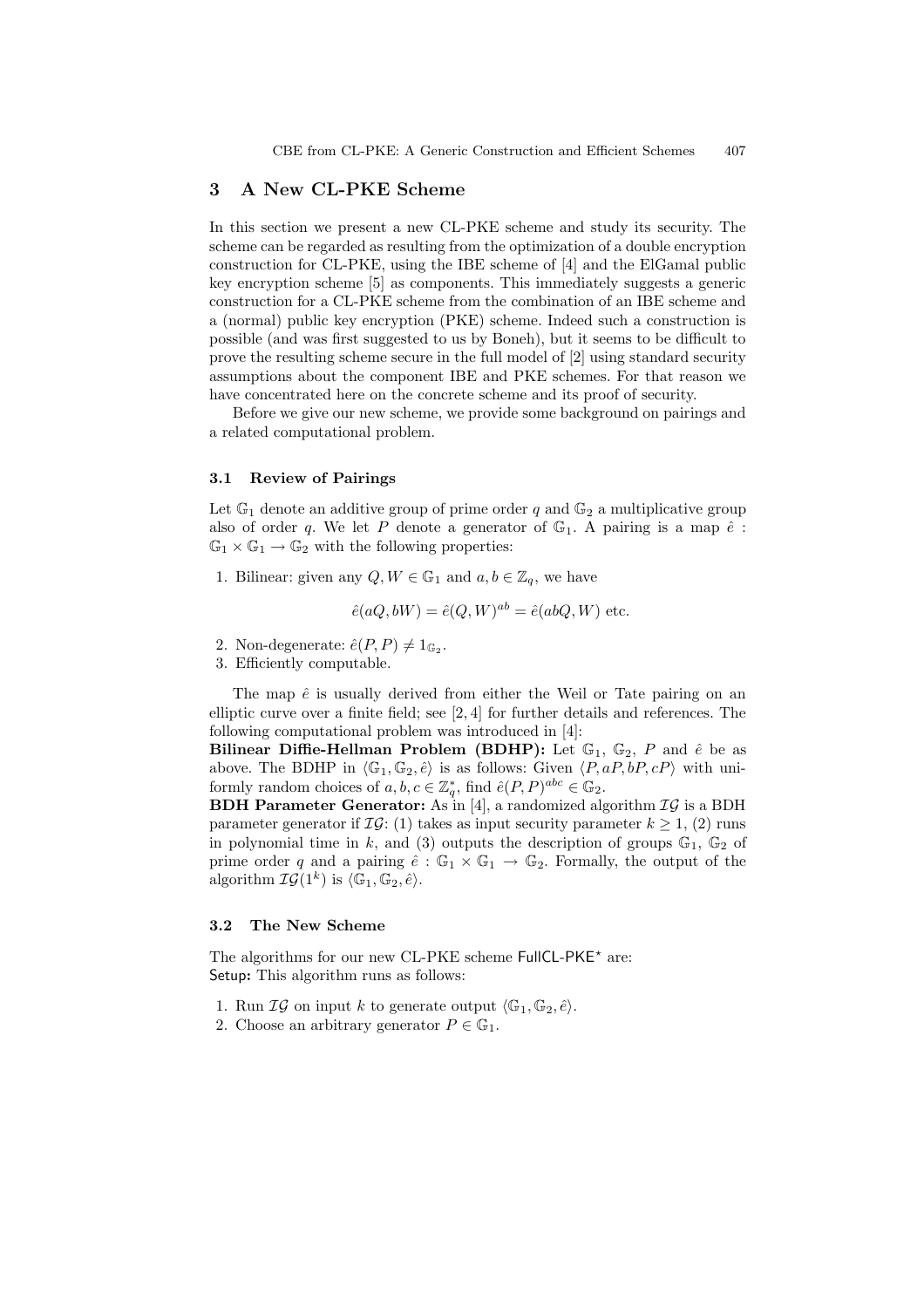- 3. Select a random master-key  $s \in \mathbb{Z}_q^*$  and set  $P_0 = sP$ .
- 4. Choose cryptographic hash functions  $H_1: \{0,1\}^* \to \mathbb{G}_1^*, H_2: \mathbb{G}_2 \to \{0,1\}^n$ ,  $H_3: \{0,1\}^n \times \{0,1\}^n \to \mathbb{Z}_q^*, H_4: \{0,1\}^n \to \{0,1\}^n \text{ and } H_5: \mathbb{G}_1 \to \{0,1\}^n.$ Here  $n$  will be the bit-length of plaintexts.

The system parameters are params=  $\langle \mathbb{G}_1, \mathbb{G}_2, \hat{e}, n, P, P_0, H_1, H_2, H_3, H_4, H_5 \rangle$ . The master-key is  $s \in \mathbb{Z}_q^*$ . The message space is  $\mathcal{M} = \{0, 1\}^n$  and the ciphertext space is  $C = \mathbb{G}_1 \times \{0,1\}^{2n}$ .

Partial-Private-Key-Extract: This algorithm takes as input an identifier  $ID_A \in$  $\{0,1\}^*$  for entity A, and carries out the following steps to construct the partial private key for A:

- 1. Compute  $Q_A = H_1(\mathsf{ID}_A) \in \mathbb{G}_1^*$ .
- 2. Output the partial private key  $D_A = sQ_A \in \mathbb{G}_1^*$ .

Set-Secret-Value: This algorithm takes as inputs params and an identifier  $ID_A$ . It selects a random  $x_A \in \mathbb{Z}_q^*$  and outputs  $x_A$  as A's secret value.

Set-Private-Key: This algorithm takes as inputs params, entity  $A$ 's partial private key  $D_A$  and A's secret value  $x_A \in \mathbb{Z}_q^*$ . The output of the algorithm is the pair  $S_A = \langle D_A, x_A \rangle$ . So the private key for A is just the pair consisting of the partial private key and the secret value.

Set-Public-Key: This algorithm takes params and entity  $A$ 's secret value  $x_A \in \mathbb{Z}_q^*$ as inputs and constructs A's public key as  $P_A = x_A P$ .

Encrypt: To encrypt  $M \in \mathcal{M}$  for entity A with identifier  $ID_A \in \{0,1\}^*$  and a public key  $P_A$ , perform the following steps:

- 1. Check that  $P_A$  is in  $\mathbb{G}_1^*$ , if not output  $\perp$ .
- 2. Compute  $Q_A = H_1(\mathsf{ID}_A) \in \mathbb{G}_1^*$ .
- 3. Choose a random  $\sigma \in \{0,1\}^n$ .
- 4. Set  $r = H_3(\sigma, M)$ .
- 5. Compute and output the ciphertext:

$$
C = \langle rP, \sigma \oplus H_2(\hat{e}(Q_A, P_0)^r) \oplus H_5(rP_A), M \oplus H_4(\sigma) \rangle.
$$

Notice that  $H_2(\hat{e}(Q_A, P_0)^r)$  is identical to the mask used in the IBE scheme in [4], while  $H_5(rP_A)$  is a mask computed using the term  $rP_A$  used in the ElGamal encryption scheme.

Decrypt: Suppose  $C = \langle U, V, W \rangle \in \mathcal{C}$ . To decrypt this ciphertext using the private key  $S_A = \langle D_A, x_A \rangle$ :

- 1. Compute  $V \oplus H_2(\hat{e}(D_A, U)) \oplus H_5(x_A U) = \sigma'.$
- 2. Compute  $W \oplus H_4(\sigma') = M'$ .
- 3. Set  $r' = H_3(\sigma', M')$  and test if  $U = r'P$ . If not, output  $\perp$  and reject the ciphertext. Otherwise, output  $M'$  as the decryption of C.

When C is a valid encryption of M using  $P_A$  and  $ID_A$ , it is easy to see that decrypting C will result in an output  $M' = M$ . This concludes the description of FullCL-PKE\*.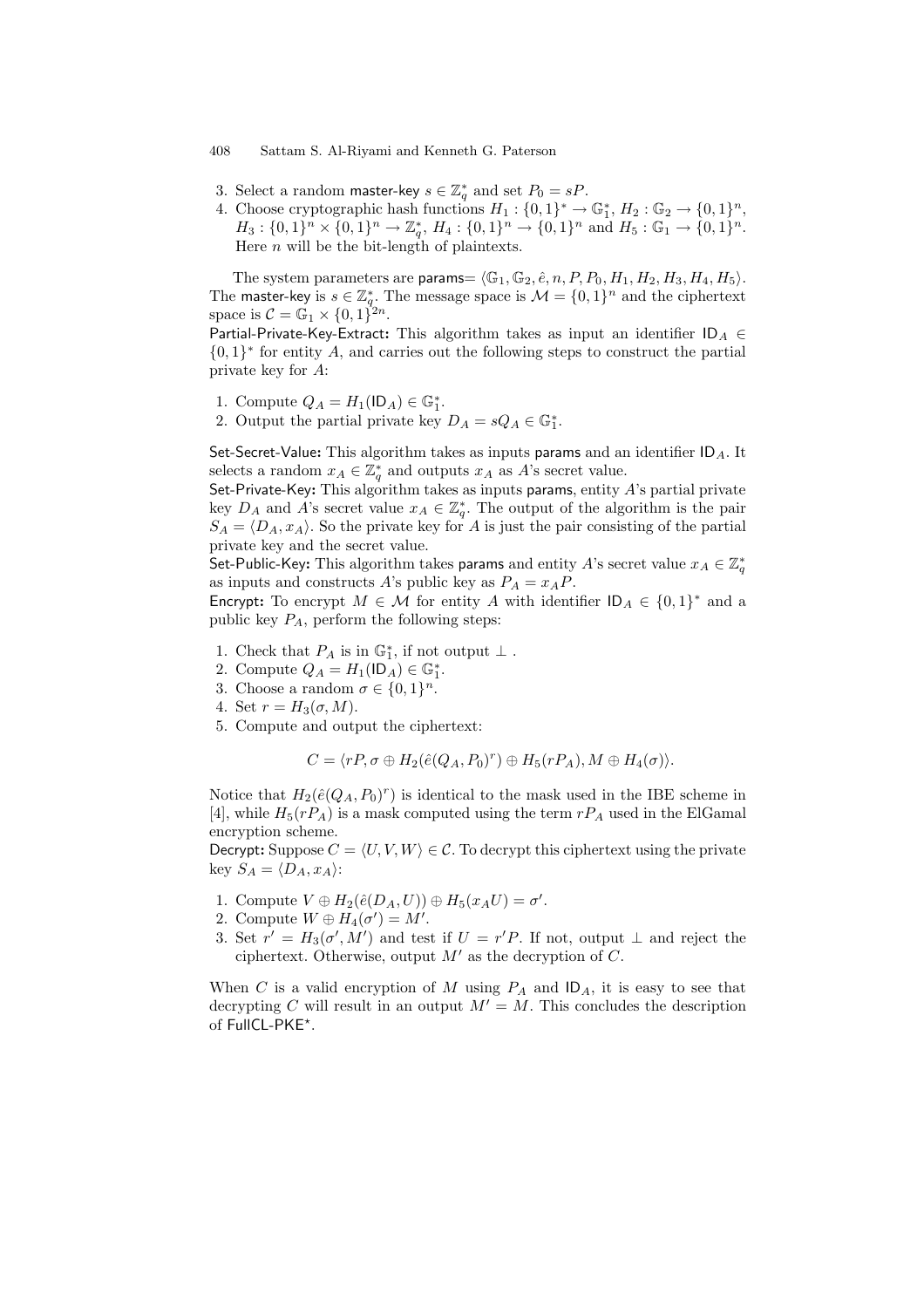**Theorem 1.** Let hash functions  $H_i$ ,  $1 \leq i \leq 5$ , be random oracles. Suppose further that there is no polynomially bounded algorithm that can solve the BDHP with non-negligible advantage. Then  $FullCL-PKE^*$  is  $IND-CCA$  secure.

A sketch of the proof of this result is given in Appendix A. A full proof can be found in [1].

## 3.3 Comparing FullCL-PKE\* to FullCL-PKE

The scheme FullCL-PKE of [2] is in many ways superseded by our new scheme FullCL-PKE\*:

- 1. The new scheme only requires one pairing computation per encryption. The only test of validity for public keys  $P_A$  in FullCL-PKE<sup>\*</sup> is a simple group membership test  $P_A \in \mathbb{G}_1^*$ , while testing validity in FullCL-PKE requires two pairing computations. As with FullCL-PKE, the single pairing computation can be replaced with an exponentiation in  $\mathbb{G}_2$  if repeated encryption to the same recipient is performed. Decryption costs for the two schemes are similar.
- 2. Public keys in FullCL-PKE<sup>\*</sup> consist of only one element of  $\mathbb{G}_1$  rather than the two required in FullCL-PKE.
- 3. FullCL-PKE<sup>\*</sup> has better security guarantees as its security is related to the BDHP, rather than the GBDHP (in which the output is a pair  $\langle Q, \hat{e}(P, Q)^{abc} \rangle$ for input  $aP$ ,  $bP$ ,  $cP$ ). The GBDHP is an easier problem than the BDHP, in that an algorithm to solve the latter can be used to solve the former simply by setting  $Q = P$ . Note also that there do exist triples  $\langle \mathbb{G}_1, \mathbb{G}_2, \hat{e} \rangle$  for which the GBDHP is trivial, but the BDGHP is presumed to be hard. For example, if the order q of  $\mathbb{G}_1$  and  $\mathbb{G}_2$  is not prime, but instead divisible by a small prime  $q_0$ , then to solve the GBDHP with non-negligible probability  $1/q_0$ , we can select  $Q = \frac{q}{q_0}P$  and guess a solution  $\langle Q, \hat{e}(P, Q)^x \rangle$ , where x is picked at random from  $\{0, 1, \ldots, q_0 - 1\}$ . It would be interesting to determine if the BDHP and GBDHP are of equal hardness of in the groups of prime order usually selected for applications.

There is one further difference between FullCL-PKE and FullCL-PKE<sup>\*</sup> that we note here. The public keys in the scheme FullCL-PKE, being of the form  $\langle X_A = x_A P, Y_A = x P_0 \rangle$ , are constructed with reference to a specific  $P_0$  and hence a particular KGC. Therefore, the decrypting party can mandate a particular centralised point of control (that is, a particular KGC) from whom its partial private keys will be obtained. On the other hand, the public keys in the scheme  $FullCL-PKE<sup>*</sup>$  do not have this restriction. This means that an encrypting party can select an arbitrary KGC (so long as it uses the same group  $\mathbb{G}_1$  in its params as the decrypting party does – though this restriction can be removed using a slightly less efficient scheme) and force the decrypting party to obtain its partial private key from that KGC. The merits and demerits of this property are discussed further in [1].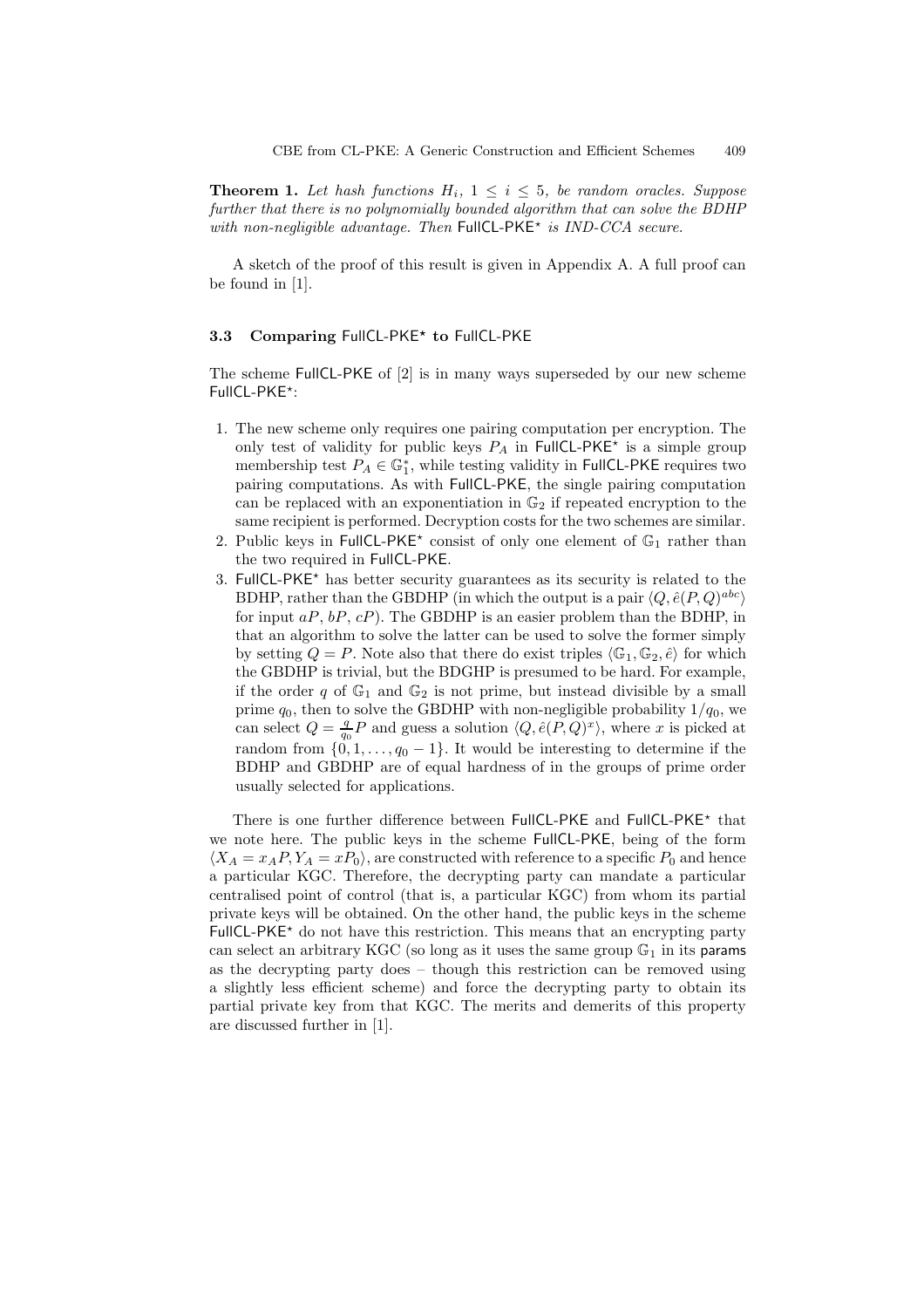## 4 Certificate-Based Encryption

We now turn to a discussion of Certificate-Based Encryption (CBE), as introduced in [7]. In certificate-updating CBE, a Certification Authority (CA) is responsible for pushing fresh certificates to clients in each time period. Informally, a client needs to be in possession of its current certificate in order to be able to decrypt ciphertexts sent to it by other parties during that time period.

We begin by noting some incompatibilities between the generic definition of CBE and the concrete CBE schemes in [7]. We then present a simplified and corrected definition for CBE.

- 1. As can be seen from the first property in [7, Definition 1], combining an IBE scheme with a standard public key encryption (PKE) scheme is *explicitly* required when building a CBE scheme. This limits the ways in which CBE schemes can be constructed and, as we shall see, is an unnecessary restriction.
- 2. The first property of [7, Definition 1] requires that  $PK_{IBE}$  be an identifiable element of the IBE scheme's parameters that can be labelled as a public key (notice that  $PK_{IBE}$  is also used as a distinct computational element during encryption). Given that not every IBE scheme need have this property, this definition limits the IBE schemes that can be used to build CBE schemes. Again, the limitation is unnecessary.
- 3. Although the combination of IBE and PKE is required by the generic definition of CBE, none of the concrete CBE schemes in [7] actually makes use of explicitly defined IBE or PKE schemes in their construction. It is fairly clear how the concrete CBE schemes have evolved from the IBE scheme of [4], but strictly speaking, none of them meet the generic definition in [7, Definition 1].
- 4. The generic definition of CBE in [7, Definition 1] uses six algorithms  $Gen_{IBF}$ ,  $Gen_{\mathsf{PKF}}$ , Upd1, Upd2, Enc and Dec, while the concrete schemes in [7, Section 3] use instead five algorithms Setup, Certification, Encryption and Decryption. Essentially algorithms Upd1 and Upd2 are combined to yield algorithm Certification, but there are no explicit key generation algorithms in the concrete schemes.

To summarize, there are incompatibilities in [7] between the definition of CBE on the one hand and the concrete CBE schemes on the other, as well as a number of unnecessary restrictions in the CBE definition. We now provide an alternative definition for CBE. The concrete schemes in [7] are compatible with our simplified definition.

**Definition 3.** A (certificate-updating) CBE scheme is defined by six algorithms (Setup, Set-Key-Pair, Certify, Consolidate, Enc, Dec) such that:

 $-$  Setup is a probabilistic algorithm taking as input a security parameter  $k$ . It returns  $SK_{CA}$  (the certifier's master-key) and public parameters params that include the description of a string space  $\Lambda$ . Usually, this algorithm is run by the CA.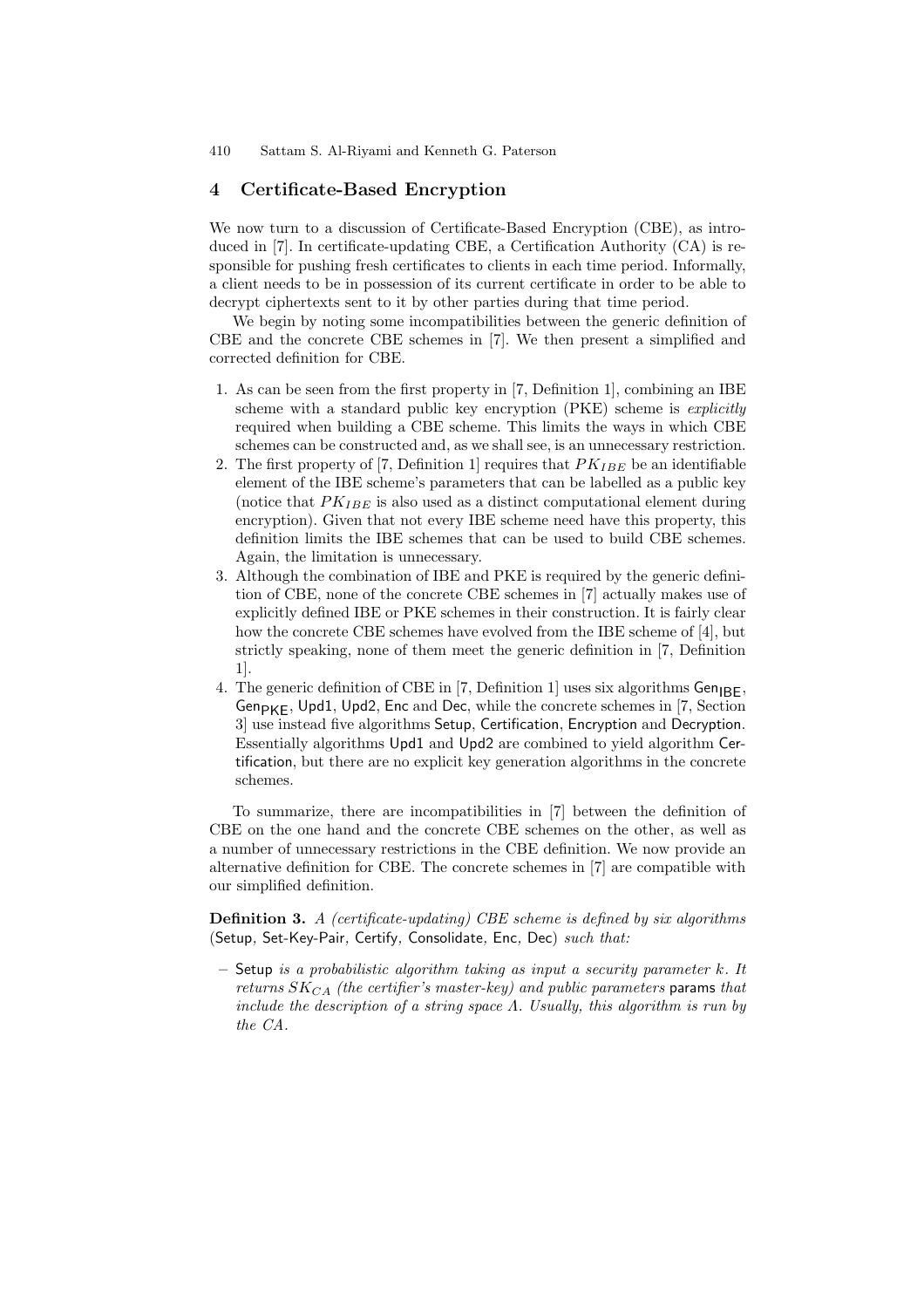- $-$  Set-Key-Pair is a probabilistic algorithm that takes params as input. When run by a client, it returns a public key  $PK$  and a private key  $SK$ .
- Certify is a deterministic certification algorithm that takes as input  $\langle SK_{CA},$ params,  $\tau$ ,  $\lambda \in \Lambda$ , PK $\rangle$ . It returns Cert'<sub> $\tau$ </sub>, which is sent to the client. Here  $\tau$  is a string identifying a time period, while  $\lambda$  contains other information needed to certify the client such as the client's identifying information, and  $PK$  is a public key.
- Consolidate is a deterministic certificate consolidation algorithm taking as input  $\langle$  params,  $\tau$ ,  $\lambda$ , Cert'<sub> $\tau$ </sub>), and optionally Cert<sub> $\tau$ -1</sub>. It returns Cert<sub> $\tau$ </sub>, the certificate used by a client in time period  $\tau$ .
- Enc is a probabilistic algorithm taking as inputs  $\langle \tau, \lambda \rangle$ , params, PK, M), where  $M \in \mathcal{M}$  is a message. It returns a ciphertext  $C \in \mathcal{C}$  for message  $M^3$ .
- Dec is a deterministic algorithm taking (params, Cert<sub>T</sub>,  $SK, C$ ) as input in time period  $\tau$ . It returns either a message  $M \in \mathcal{M}$  or the special symbol  $\bot$ indicating a decryption failure.

Naturally, we require that if  $C$  is the result of applying algorithm Enc with input  $\langle \tau, \lambda \rangle$ , params, PK, M) and  $\langle SK, PK \rangle$  is a valid key-pair, then M is the result of applying algorithm Dec on input  $\langle$  params, Cert<sub> $\tau$ </sub>, SK, C), where Cert<sub> $\tau$ </sub> is the output of the Certify and Consolidate algorithms on input  $\langle SK_{CA}$ , params,  $\tau$ ,  $\lambda \in \Lambda$ , PK $\rangle$ . We write:

$$
\mathsf{Dec}_{\mathsf{Cert}_{\tau},SK}(\mathsf{Enc}_{\tau,\lambda,PK}(M)) = M.
$$

We note that a concrete CBE scheme need not involve certificate consolidation – see [7, Section 3] for examples. In this situation, algorithm Consolidate will simply output  $\text{Cert}_{\tau} = \text{Cert}_{\tau}$ .

#### 4.1 Security Model for CBE

In this section, we present an amended security model for CBE, in accordance with our new definition for CBE. We will comment later on how this model can be further strengthened; however it is not our intention here to completely overhaul the work of [7].

As in [7], security for CBE is defined using two different games and the adversary chooses which game to play. In Game 1, the adversary models an uncertified entity and in Game 2, the adversary models the certifier in possession of the master-key  $SK_{CA}$  attacking a fixed entity's public key.

CBE Game 1: The challenger runs Setup, gives params to the adversary  $A_1$  and keeps  $SK_{CA}$  to itself. The adversary then interleaves certification and decryption queries with a single challenge query. These queries are answered as follows:

On certification query  $\langle \tau, \lambda, PK, SK \rangle$ , the challenger checks that  $\lambda \in \Lambda$  and that  $\langle PK, SK \rangle$  is a valid key-pair. If so, it runs Certify on input  $\langle SK_{CA},$ params,  $\tau$ ,  $\lambda$ ,  $PK$  and returns Cert<sub>r</sub>; else it returns  $\bot$ .

<sup>&</sup>lt;sup>3</sup> We assume that Enc might also output  $\perp$  if PK is not a valid public key.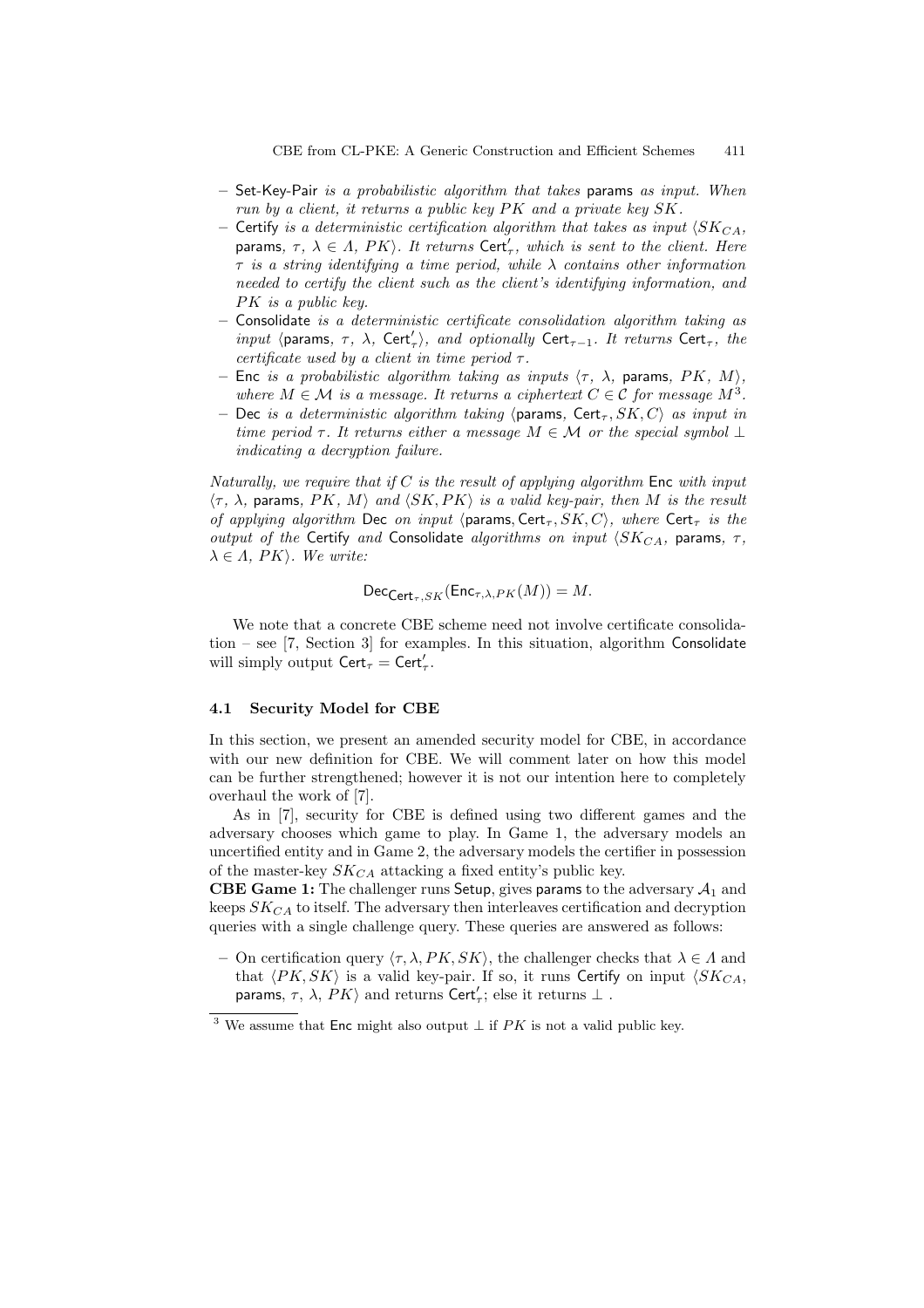- 412 Sattam S. Al-Riyami and Kenneth G. Paterson
	- On decryption query  $\langle \tau, \lambda, PK, SK, C \rangle$ , the challenger checks that  $\lambda \in \Lambda$ and that  $\langle PK, SK \rangle$  is a valid key-pair. If so, it generates Cert<sub>r</sub> by using algorithms Certify and Consolidate with inputs  $\langle SK_{CA}$ , params,  $\tau$ ,  $\lambda$ ,  $PK$ , and outputs  $\mathsf{Dec}_{\mathsf{Cert}_{\infty}SK}(C)$ ; else it returns  $\perp$ .
	- On challenge query  $\langle \tau_{ch}, \lambda_{ch}, PK_{ch}, SK_{ch}, M_0, M_1 \rangle$ , where  $M_0, M_1 \in \mathcal{M}$  are of equal length, the challenger checks that  $\lambda_{ch} \in \Lambda$  and that  $\langle PK_{ch}, SK_{ch} \rangle$ is a valid key-pair. If so, it chooses a random bit b and returns  $C^*$  =  $\mathsf{Enc}_{\tau_{\text{ch}},\lambda_{\text{ch}},PK_{\text{ch}}}(M_b)$ ; else it returns  $\perp$ .

Finally,  $A_1$  outputs a guess  $b' \in \{0, 1\}$ . The adversary wins the game if  $b = b'$ and  $\langle \tau_{ch}, \lambda_{ch}, PK_{ch}, SK_{ch}, C^* \rangle$  was not the subject of a decryption query after the challenge, and  $\langle \tau_{ch}, \lambda_{ch}, PK_{ch}, SK_{ch} \rangle$  was not the subject of any certification query. We define  $\mathcal{A}_1$ 's advantage in this game to be  $\text{Adv}(\mathcal{A}_1) := 2|\Pr[b = b'] - \frac{1}{2}|.$ 

CBE Game 2: The challenger runs Setup, gives params and  $SK_{CA}$  to the adversary  $A_2$ . The challenger then runs Set-Key-Pair to obtain a key-pair  $\langle PK_{\text{ch}}, SK_{\text{ch}} \rangle$ and gives  $PK_{ch}$  to the adversary  $A_2$ . The adversary then interleaves certification and decryption queries with a single challenge query. These queries are answered as follows:

- On decryption query  $\langle \tau, \lambda, C \rangle$ , the challenger checks that  $\lambda \in \Lambda$ . If not, it returns  $\perp$  . If so, it generates Cert<sub> $\tau$ </sub> by using algorithms Certify and Consolidate with inputs  $\langle SK_{CA},$  params,  $\tau,$   $\lambda,$   $PK_{\rm ch} \rangle.$  It then outputs  $\mathsf{Dec}_{\mathsf{Cert}_{\tau},SK_{\rm ch}}(C).$
- On challenge query  $\langle \tau_{ch}, \lambda_{ch}, M_0, M_1 \rangle$ , the challenger checks that  $\lambda_{ch} \in \Lambda$ . If so, it chooses random bit b and returns  $C^* = \text{Enc}_{\tau_{ch}, \lambda_{ch}, PK_{ch}}(M_b)$ ; else it returns  $\perp$ .

Finally,  $A_2$  outputs a guess  $b' \in \{0, 1\}$ . The adversary wins the game if  $b = b'$ and  $\langle \tau_{ch}, \lambda_{ch}, C^* \rangle$  was not the subject of a decryption query after the challenge. We define  $\mathcal{A}_2$ 's advantage in this game to be  $\text{Adv}(\mathcal{A}_2) := 2|\Pr[b = b'] - \frac{1}{2}|.$ 

Definition 4. A certificate-updating CBE scheme is said to be secure against adaptive chosen ciphertext attack (or IND-CBE-CCA secure) if no probabilistic polynomial-time adversary has non-negligible advantage in either CBE Game 1 or CBE Game 2.

Let us now analyse the CBE security model, and compare it to Gentry's original model in [7]. The only technical difference between our CBE security model and that of [7] is in Game 2. In Gentry's model, the Game 2 adversary is allowed to specify a fresh params in each of its queries. It also supplies the CBE master-key  $SK_{CA}$  in decryption queries, so that the challenger is able to provide decryptions. In our model, params and the master-key  $SK_{CA}$  are fixed at the beginning of Game 2, and are supplied to the adversary. In both models, the Game 2 adversary attacks a fixed key-pair that is specified by the challenger. We argue that, while the model of [7] is more flexible in Game 2, our adaptation accurately models the kinds of attacks that might be attempted by a CA. One would not expect a CA to change its public parameters on a frequent basis; rather it is more natural to model a CA with fixed public parameters and in possession of the master-key.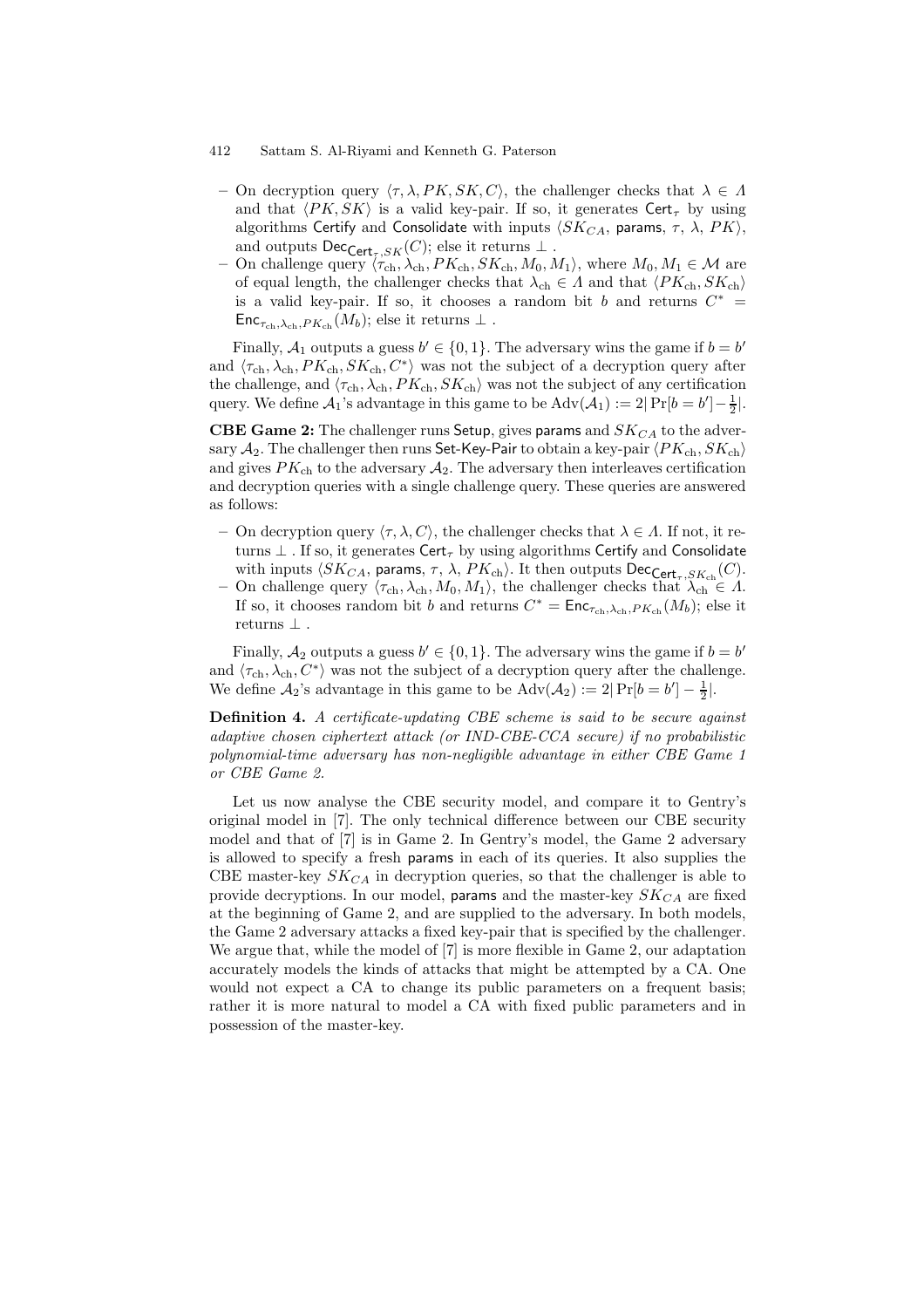In the next section, we will show a generic conversion from CL-PKE to CBE that preserves security. Essentially, this conversion maps CL-PKE to CBE by using extended identifiers in the CL-PKE scheme, while the certificates in the CBE scheme are obtained from the partial private keys in the CL-PKE scheme. The conversion process naturally highlights some strengths and weaknesses in the CBE security model of [7]:

- 1. A CBE Game 1 adversary must provide a private key SK along with the corresponding public key  $PK$  in all of its queries. This enables the challenger to handle decryption queries. By contrast, in CL-PKE, a Type I adversary is allowed to change an entity's public key without needing to show the private key. This gives the adversary more flexibility. For example, the adversary can replace the public key of one entity with that of another (without knowing the corresponding private key). The proofs of security for CL-PKE schemes in [3] and the full version of this paper handle decryption queries using special purpose knowledge extractors. The proof of security for the concrete scheme FullCBE in [7] is also able to remove the requirement of showing the private key.
- 2. A CBE Game 2 adversary does not get to choose a challenge public key to attack. Instead, it is given a specific public key by the challenger at the start of the game. This is unlike a CL-PKE Type II adversary, who has the freedom to work with multiple public keys and to select any one of them for the challenge query.
- 3. By contrast, the CBE Game 2 adversary in [7] is allowed to work with multiple values of params and the master-key. So this adversary can change the CBE scheme in each query. Both our CBE Game 2 adversary and a Type II CL-PKE adversary are given a fixed params and the master-key at the start of the game. This allows the adversary to 'break' that part of the scheme which the trusted third party is always able to break. We have already justified our making this restriction in CBE above.

#### 5 CBE from CL-PKE

In this section, we present a construction for a CBE scheme using the algorithms of a generic CL-PKE scheme as components. After providing the construction, we prove that the resulting CBE scheme is IND-CBE-CCA secure (according to Definition 4), provided the CL-PKE scheme is IND-CCA secure (in the sense of Definition 2).

Suppose then that  $\Pi^{\text{CL}}$  is a CL-PKE scheme with algorithms Setup<sup>CL</sup>, Partial-Private-Key-Extract, Set-Secret-Value, Set-Private-Key, Set-Public-Key, Encrypt and Decrypt. We define a CBE scheme  $\Pi^{\mathrm{CBE}}$  by defining the six CBE algorithms (Setup<sup>CBE</sup>, Set-Key-Pair, Certify, Consolidate, Enc, Dec) in terms of the CL-PKE algorithms.

– Setup<sup>CBE</sup>: This algorithm takes a security parameter k and returns  $SK_{CA}$ and public parameters params<sup>CBE</sup> that includes the description of a string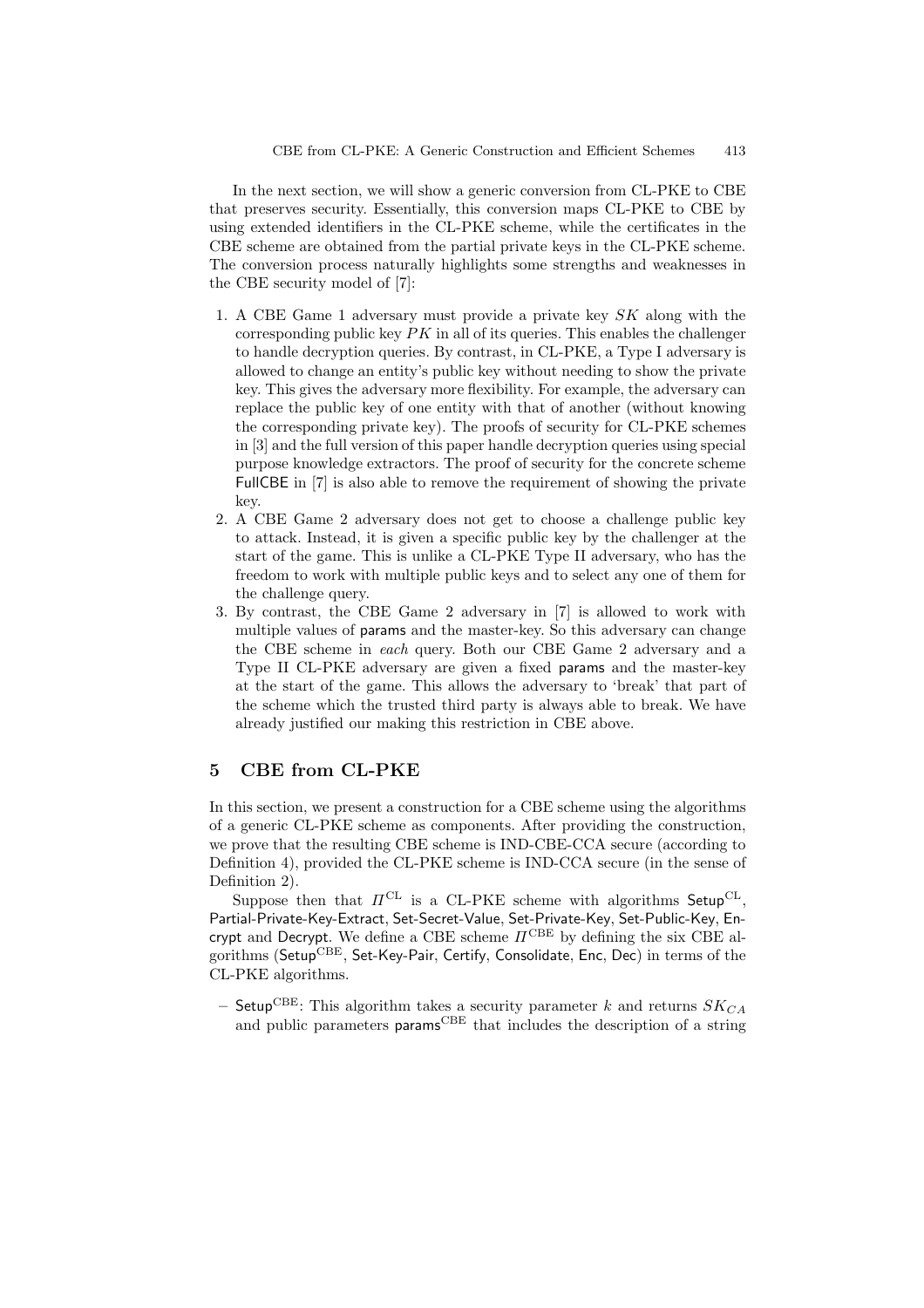space  $\Lambda$ . We run algorithm Setup<sup>CL</sup> to obtain master-key<sup>CL</sup> and params<sup>CL</sup>. We set  $SK_{CA}$  of  $\overline{H}^{\mathrm{CBE}}$  to be master-key<sup>CL</sup>. We allow  $\overline{A}$  to be any subset of  $\{0,1\}^*$ . We then define params<sup>CBE</sup> by extending params<sup>CL</sup> to include a description of Λ.

- Set-Key-Pair: For a client A, this algorithm takes params<sup>CBE</sup> as input. We extract params<sup>CL</sup> from params<sup>CBE</sup> then run Set-Secret-Value and then Set-Public-Key of  $\Pi^{\text{CL}}$  to obtain values  $x_A$  and then  $P_A$ . The output  $\langle PK, SK \rangle$ is defined to be the pair  $\langle P_A, x_A \rangle$ .
- Certify: This algorithm takes as input  $\langle SK_{CA}$ , params<sup>CBE</sup>,  $\tau$ ,  $\lambda$ ,  $PK$ ). We extract params<sup>CL</sup> from params<sup>CBE</sup> and obtain master-key<sup>CL</sup> from  $SK_{CA}$ . We then set  $\mathsf{ID}_A' = \mathsf{params}^\text{CBE} ||\tau|| \lambda ||PK$  and run algorithm Partial-Private-Key-Extract of  $\hat{\Pi}^{\text{CL}}$  on input  $\langle \hat{\text{param}}^{\text{CL}}, \text{master-key}^{\text{CL}}, \text{ID}'_A \rangle$  to obtain a partial private key  $D_A$ . The output Cert'<sub> $\tau$ </sub> is defined to be  $D_A$ .<br>  $\vdots$  Consolidate: This algorithm takes as input (params<sup>CBE</sup>,  $\tau$ ,  $\lambda$ , Cert'<sub> $\tau$ </sub>). It simply
- outputs the value  $\text{Cert}'_{\tau}$ .
- Enc: This algorithm takes  $\langle \tau, \lambda, \text{params}^{\text{CBE}}, PK, M \rangle$  as input. Here, we assume  $M \in \mathcal{M}$ , the message space for  $\Pi^{\text{CL}}$ . We extract params<sup>CL</sup> from params<sup>CBE</sup>. We set  $\mathsf{ID}_A' = \textsf{params}^{\text{CBE}} ||\tau|| \lambda ||PK$  and use the Encrypt algorithm of  $\Pi^{\text{CL}}$  with input  $\langle \text{params}^{\text{CL}}, M, P K, \text{ID}_A' \rangle$  to obtain a ciphertext  $C \in \mathcal{C}$ . The output of Enc is defined to be C.
- Dec: This algorithm takes (params<sup>CBE</sup>, Cert<sub> $\tau$ </sub>,  $SK, C$ ) as input in time period  $\tau$ . We extract params<sup>CL</sup> from params<sup>CBE</sup>, set  $D_A = \text{Cert}_{\tau}$ , set  $x_A = SK$ , and run algorithm Set-Private-Key of  $\Pi^{\mathrm{CL}}$  on input  $\langle$ params $^{\mathrm{CL}}, D_A, x_A\rangle$  to obtain a private key  $S_A$ . Finally, we run algorithm Decrypt of  $\Pi^{\rm CL}$  on input  $\langle \text{params}^{\text{CL}}, C, S_A \rangle$  to obtain the output of algorithm Dec.

It is evident from the construction that the message and ciphertext spaces of  $\Pi^{\text{CBE}}$  are the same as those of  $\Pi^{\text{CL}}$ . It's also clear that partial private keys in  $\Pi^{\text{CL}}$  are (roughly speaking) transformed into certificates in  $\Pi^{\text{CBE}}$ . In the CBE scheme, we allow  $\overline{A}$  to be any subset of  $\{0,1\}^*$  for maximum flexibility, while identifiers of the form params<sup>CBE</sup> $||\tau||\lambda||PK$  where  $\lambda \in \Lambda$  are used in the CL-PKE scheme.

Next is our main theorem about the IND-CBE-CCA security of the CBE scheme constructed using a CL-PKE scheme as above.

**Theorem 2.** Suppose that  $\Pi^{CL}$  is an IND-CCA secure CL-PKE scheme, and suppose that  $\Pi^{\text{CL}}$  is used to build a CBE scheme  $\Pi^{\text{CBE}}$  as above. Then  $\Pi^{\text{CBE}}$ is IND-CBE-CCA secure.

Proof. The proof can be found in Appendix B. The proof demonstrates a tight relationship between the advantage of a CBE adversary against  $\Pi^{\mathrm{CBE}}$  and that of a CL-PKE adversary against  $\Pi^{\text{CL}}$ .

It can be seen from examining Appendix B that the security argument used there to prove the CBE scheme secure does not require the use of private keys SK from the CBE scheme in answering any queries. It is therefore possible to prove that  $\Pi^{\text{CBE}}$  is secure in a somewhat stronger security model than we have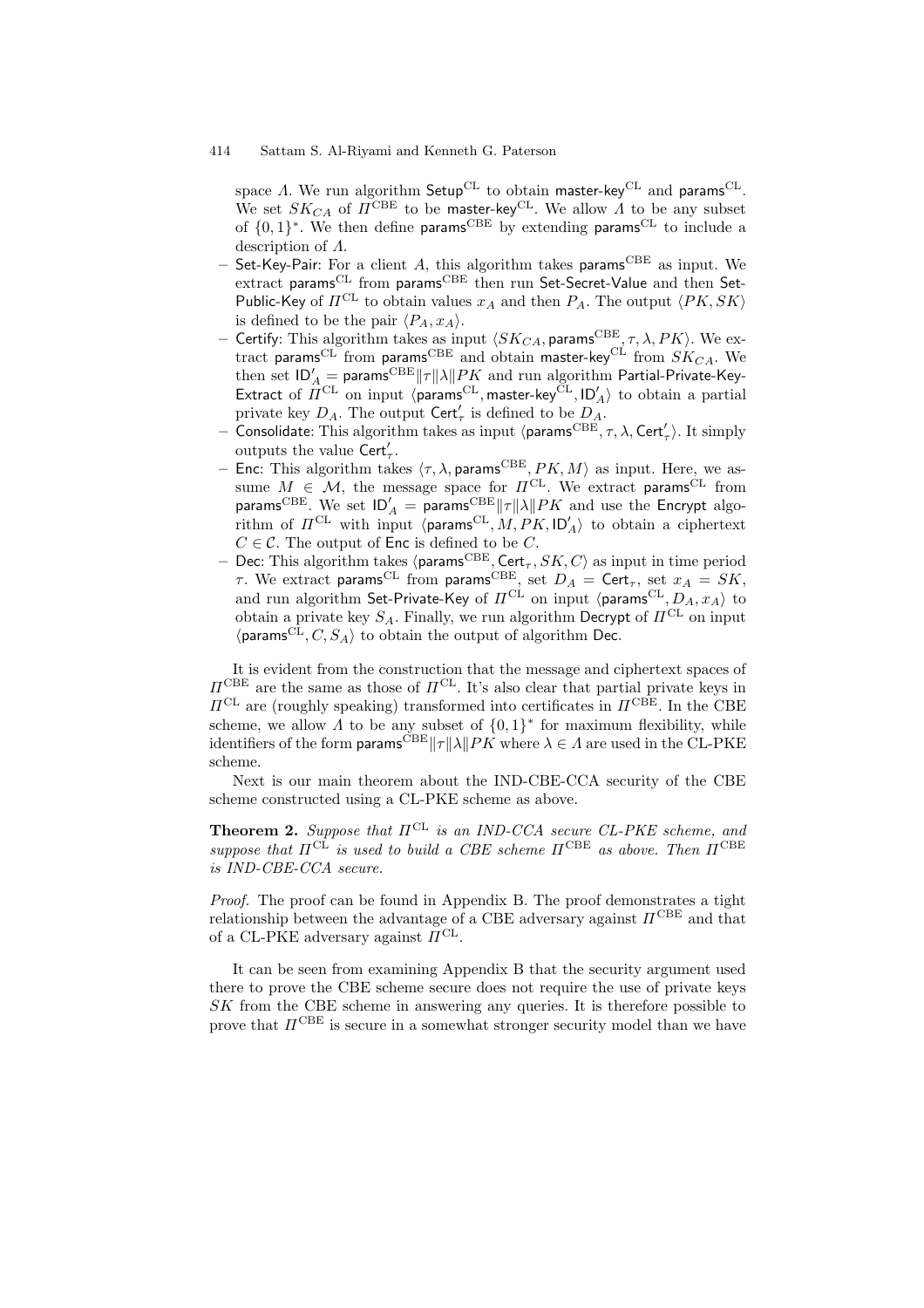developed in Section 4.1. In the stronger model, the adversary is not required to show any private keys when making queries. As well as being stronger, this seems like a more natural model of real adversarial behaviour. The original model of [7] can also be strengthened in the same way. Thus we see that the CL-PKE concept can lead to improvements in the security of CBE schemes.

#### 5.1 CL-PKE from CBE?

By composing the generic constructions of an IBE scheme from a CBE scheme and a CL-PKE scheme from an IBE scheme in [12], it is possible to use the six algorithms of a generic CBE scheme to construct a CL-PKE scheme. The overall construction uses the encryption and decryption algorithms of the IBE scheme twice in defining the corresponding algorithms of the CL-PKE scheme. The KGC is responsible for setting the keys and parameters for one pair of encryption and decryption algorithms, while individual users control the setting for the other pair. This ensures that the key-escrow property of the IBE scheme is overcome. Note, however, that the security results of [12] only establish the security of the CL-PKE scheme in a security model that is significantly weaker than the full CL-PKE security model developed in [2] and reproduced here in Section 2.1. So the generic construction of a secure CL-PKE scheme from a CBE scheme remains an open problem.

One might consider the direct construction of a CL-PKE scheme from a single instance of a generic CBE scheme, that is, without going via an intermediate IBE scheme and using the algorithms of the CBE scheme only once in defining the CL-PKE scheme. In a generic construction, the Partial-Private-Key-Extract algorithm of the CL-PKE scheme would presumably need to be constructed from the Certify algorithm of the CBE scheme. Then one obstacle to a generic construction is that a CBE scheme requires certain parameters (namely  $\tau$  and PK) to be included in the inputs to the Certify algorithm, while these are not provided as inputs to the Partial-Private-Key-Extract algorithm in a CL-PKE scheme. This would mean that the necessary parameters would not in general be available as inputs to the Certify algorithm. This implies an important functional difference between the CBE and CL-PKE concepts: in CBE, the algorithm Set-Key-Pair needs to be run before Certify, while in CL-PKE, the corresponding algorithm Partial-Private-Key-Extract can be run before or after algorithm Set-Public-Key. In this respect, CL-PKE is more flexible than CBE.

We note that if one is prepared to consider only the special class of CL-PKE schemes in which identifiers include public keys, then one can construct a (special) CL-PKE scheme generically from a single instance of a CBE scheme. One trick needed in the construction is to set  $\tau$  to a fixed value for every CBE certification query. This kind of CL-PKE scheme was considered in [2], where it was shown that the binding technique allows the CL-PKE scheme to attain a level of trust closer to that of a traditional PKI. Even so, to prove this scheme secure, one must further modify the CBE security model to remove the requirement on the adversary to supply private keys SK in queries. One must also restrict the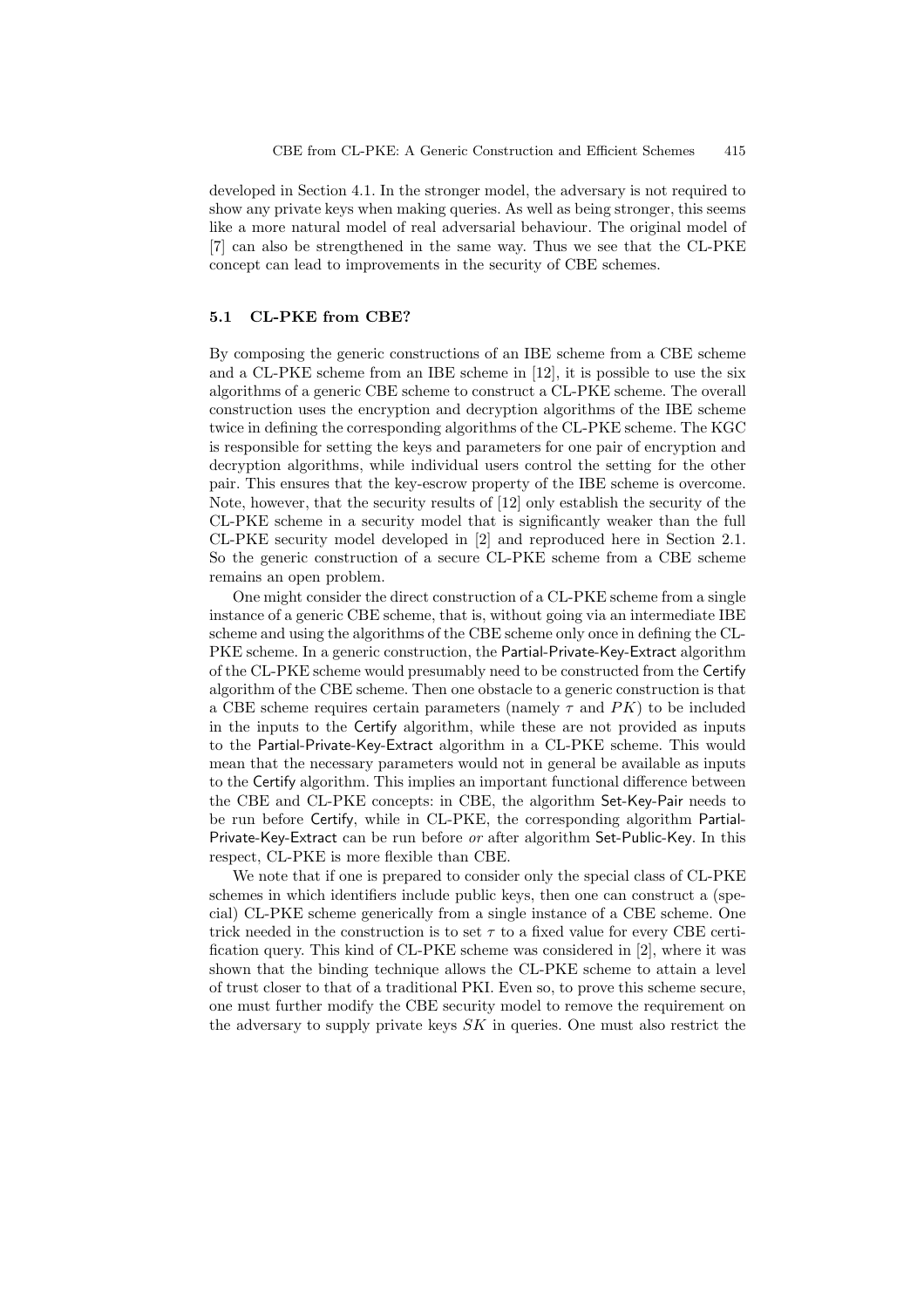CL-PKE Type I adversary to not extract the partial private key for the challenge identifier, to prevent a corresponding CBE adversary from having to make a disallowed certification query. This means that the proof would not be in the full security model of [2].

It may well be possible to modify any particular concrete CBE scheme to produce a CL-PKE scheme that can be proven secure. For example, one might omit certain inputs to the Certify and Consolidate algorithms in order to define Partial-Private-Key-Extract. This is certainly true of the scheme FullCBE of [7]. However, this is not the same as obtaining a truly generic, security-preserving construction of one primitive from the other. Our discussion in this section points to the fact that, while similar in many respects, CBE and CL-PKE are not equivalent concepts. Indeed, we suspect that the generic construction of a fully secure CL-PKE scheme from a CBE scheme may be impossible. We reiterate that this does not contradict the result of Yum and Lee in [12], because they did not use the full security model of [2] when studying the security of their CL-PKE constructions.

#### 5.2 A New CBE Scheme

Our generic construction in Section 5 applies to any CL-PKE scheme and produces an IND-CBE-CCA secure CBE scheme. For example, it can be applied to FullCL-PKE of  $[2]$  or to the scheme FullCL-PKE<sup>\*</sup> developed in Section 3. Let us denote the CBE scheme obtained from FullCL-PKE\* by FullCBE\*. We do not give this scheme explicitly here. Instead we merely note that  $FullCBE*$  is more computationally efficient than the scheme FullCBE of [7], requiring only one pairing computation for encryption compared to the two needed in FullCBE.

## 6 Summary

In this paper, we have examined the relationship between the separate but related concepts of CBE [7] and CL-PKE [2]. We have given a generic construction producing a secure CBE scheme from a secure CL-PKE scheme. In order to obtain this construction, we have had to analyze and repair the CBE definition and security model. We have also given a new, secure CL-PKE scheme FullCL-PKE<sup>\*</sup> that improves on the scheme FullCL-PKE of [2]. The generic construction applied to  $FullCL-PKE<sup>*</sup>$  produces the scheme  $FullCBE<sup>*</sup>$ , which is computationally superior to the scheme FullCBE of [7].

### References

- 1. S.S. Al-Riyami, Cryptographic schemes based on elliptic curve pairings, Ph.D. thesis, University of London, 2004.
- 2. S.S. Al-Riyami and K.G. Paterson. Certificateless public key cryptography. In Advances in Cryptology – ASIACRYPT 2003, LNCS vol. 2894, pp. 452–473. Springer, 2003.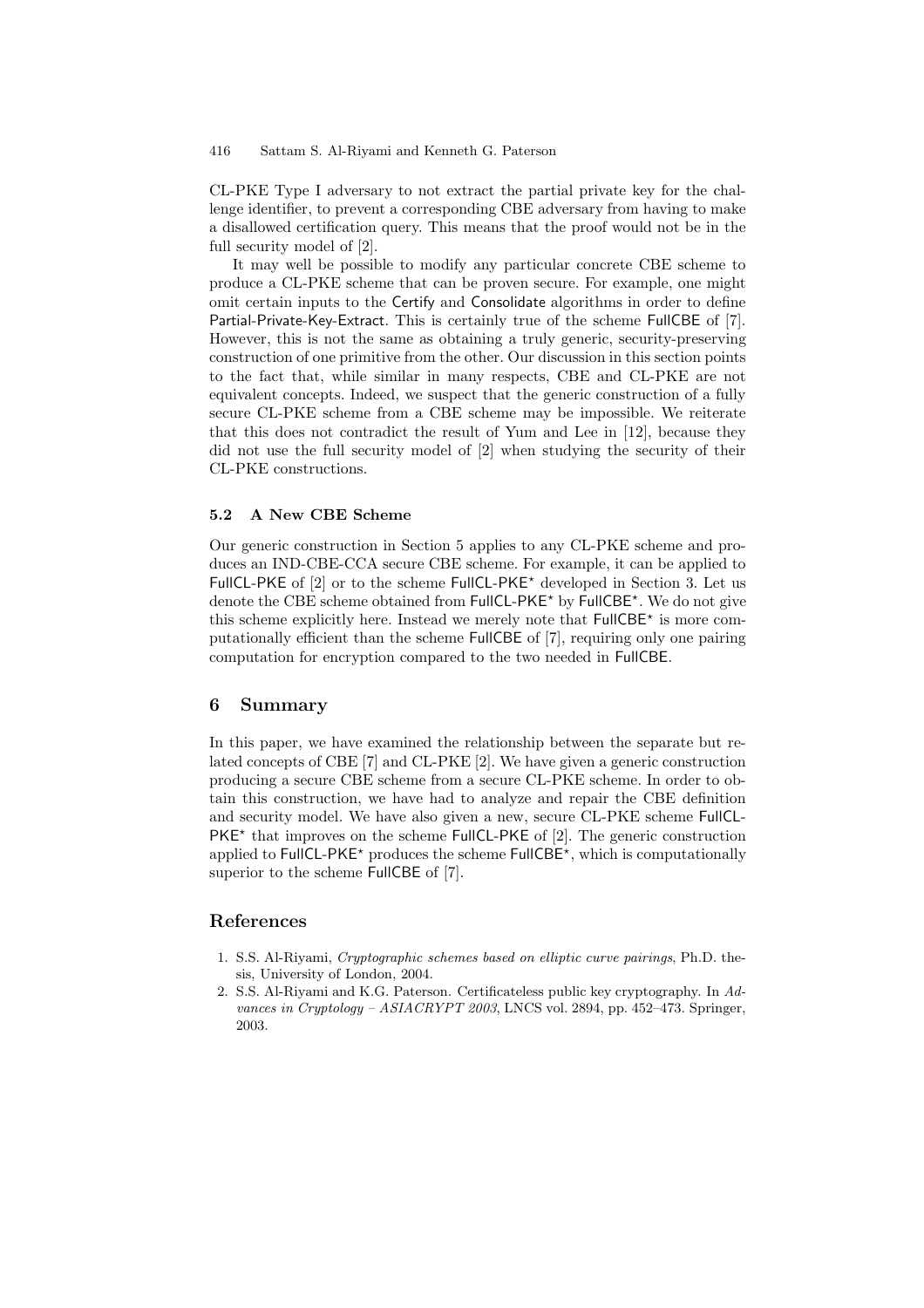- 3. S.S. Al-Riyami and K.G. Paterson. Certificateless public key cryptography. Cryptology ePrint Archive, Report 2003/126, 2003. http://eprint.iacr.org/.
- 4. D. Boneh and M. Franklin. Identity-based encryption from the Weil pairing. In J. Kilian, editor, Proc. CRYPTO 2001, LNCS vol. 2139, pp. 213–229. Springer, 2001.
- 5. T. ElGamal A public key cryptosystem and a signature scheme based on Discrete logarithm In G.R. Blakley and D. Chaum, editor, Proc. CRYPTO 1984, LNCS vol. 196, pp. 10–18. Springer, 1985.
- 6. E. Fujisaki and T. Okamoto. Secure integration of asymmetric and symmetric encryption schemes. In M. J. Wiener, editor, Proc. CRYPTO 1999, LNCS vol. 1666, pp. 537–554. Springer, 1999.
- 7. C. Gentry. Certificate-based encryption and the certificate revocation problem. In E. Biham, editor, Proc. EUROCRYPT 2003, LNCS vol. 2656, pp. 272–293. Springer, 2003.
- 8. G. Kang, J.H. Park and S.H. Hahn. A certificate-based signature scheme. In CT-RSA 2004, LNCS vol. 2964, pp. 99–111, 2004.
- 9. A. Shamir. Identity-based cryptosystems and signature schemes. In Proc. CRYPTO 1984, LNCS vol. 196, pp. 47–53. Springer, 1984.
- 10. D.H. Yum and P.J. Lee. Generic construction of certificateless encryption. In ICCSA 2004, LNCS vol. 3043, pp. 802–811, 2004.
- 11. D.H. Yum and P.J. Lee. Generic construction of certificateless signature. In ACISP 2004, LNCS vol. 3108, pp. 200–211, 2004.
- 12. D.H. Yum and P.J. Lee. Identitiy-based cryptography in public key management. In *EuroPKI 2004*, LNCS vol. 3093, pp. 71–84, 2004.

## A Sketch Proof of Theorem 1

We provide a sketch of the main ideas in the proof of Theorem 1; the details can be found in [1]. We need to introduce five intermediate encryption schemes. The first, BasicCL-PKE<sup>\*</sup>, is a simpler version of FullCL-PKE<sup>\*</sup> which omits the Fujisaki-Okamoto hybridisation technique [6]. We also make use of the schemes BasicPub and BasicPub<sup>hy</sup> from [4], and we introduce two ElGamal-like schemes called ElG-BasicPub and ElG-HybridPub. The second of these is obtained from the first by applying the technique of [6]. A key-pair in **EIG-BasicPub** is of the form  $\langle P_A, x_A \rangle$ and the encryption of message M is defined to be  $C = \langle rP, M \oplus H_5(rP_A) \rangle$  for r selected at random from  $\mathbb{Z}_q^*$ .

As in [3], the proof of the theorem is performed in two parts. We relate the advantage of a Type I or Type II attacker against FullCL-PKE<sup>\*</sup> to that of an algorithm to solve BDHP or CDHP respectively. We first consider a Type I adversary.

Type I adversary: We provide a reduction relating the IND-CCA security of FullCL-PKE<sup>\*</sup> to the IND-CPA security of the standard PKE schemes ElG-HybridPub and BasicPub<sup>hy</sup>. The reduction is similar to the one provided in [3], but simulates  $H_5$  in a special way to ensure that it behaves consistently in the course of the attack. This reduction also makes use of a special-purpose knowledge extraction algorithm to handle decryption queries. Furthermore, in order for this knowledge extractor to have a high success probability, we require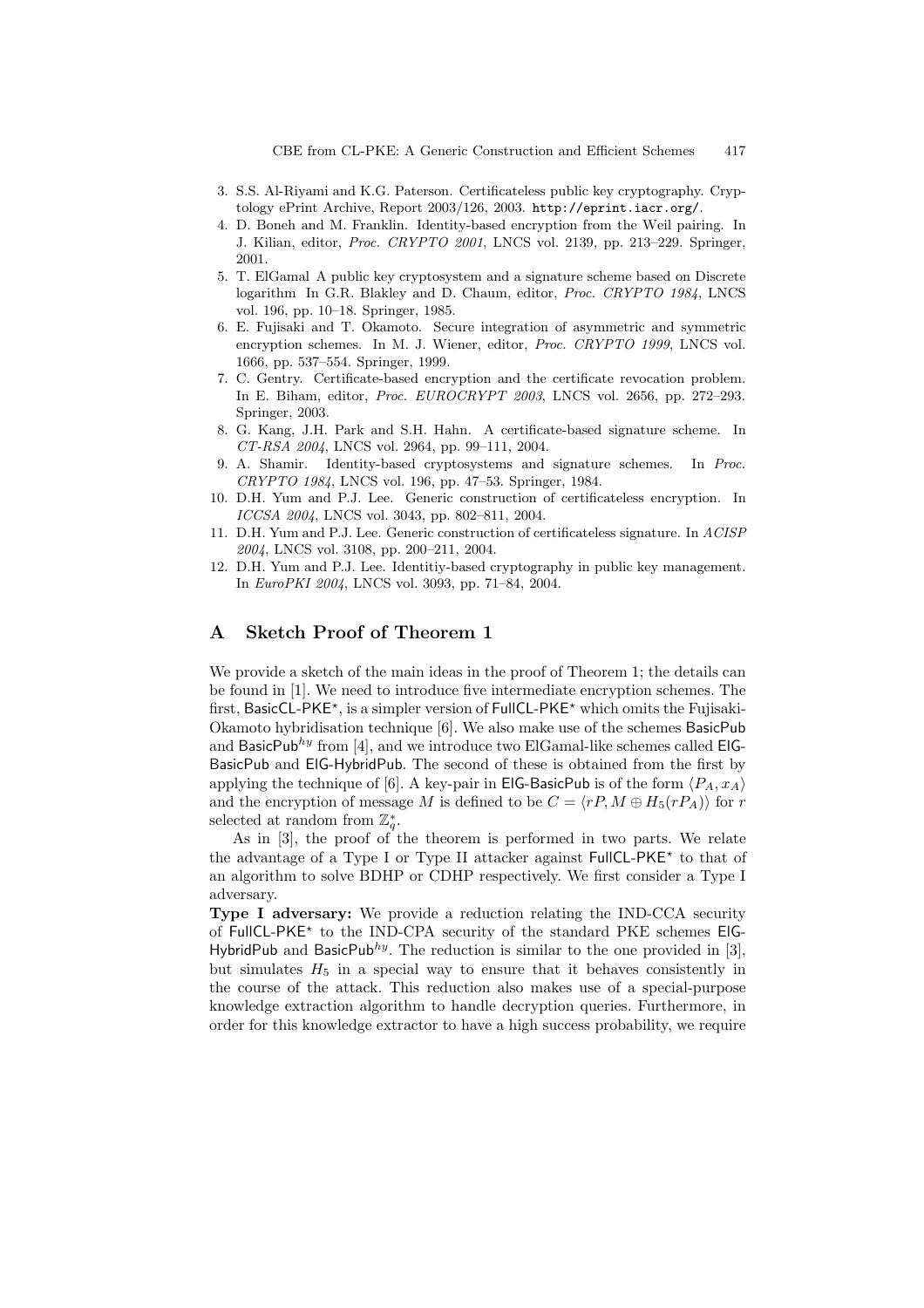(and prove) that the scheme BasicCL-PKE is OWE secure if the BDHP is hard. Thereafter, we use a series of fairly standard results to reduce the security of ElG-HybridPub and BasicPub<sup>hy</sup> to the hardness of the CDHP in  $\mathbb{G}_1$  or BDHP in  $\langle \mathbb{G}_1, \mathbb{G}_2, \hat{e} \rangle$ , respectively.

Type II adversary: We show that the IND-CCA security of FullCL-PKE<sup> $\star$ </sup> can be reduced to the usual IND-CCA security of a related (normal) public key encryption scheme ElG-HybridPub. The security of ElG-HybridPub is reduced to that of a second public key encryption scheme ElG-BasicPub against OWE adversaries using results of [6]. Finally, we relate the security of ElG-BasicPub to the hardness of the CDHP in  $\mathbb{G}_1$ .

Since any algorithm to solve the CDHP in  $\mathbb{G}_1$  (output by  $\mathcal{IG}(k)$ ) can be used to solve the BDHP in  $\langle \mathbb{G}_1, \mathbb{G}_2, \hat{e} \rangle$ , we finally have that the security of FullCL- $PKE^*$  is related to the hardness of the BDHP. For the concrete relationship we refer the reader to the full version of this paper.

## B Proof of Theorem 2

We begin by considering in detail the case of a Game 1 adversary against  $\Pi^{\mathrm{CBE}}$ .

Let  $\mathcal{A}_1$  be a Game 1 IND-CCA adversary against  $\Pi^{\mathrm{CBE}}$  with advantage  $\epsilon$ . We show how to construct from  $A_1$  a Type I IND-CCA adversary  $B_I$  against  $\Pi^{\text{CL}}$ . Let C denote a  $\Pi^{\text{CL}}$ -challenger against  $\mathcal{B}_I$ . C begins by supplying  $\mathcal{B}_I$  with the parameters of  $\Pi^{\text{CL}}$ .  $\mathcal{B}_I$  mounts an IND-CCA attack on  $\Pi^{\text{CL}}$  using help from  $A_1$  as follows.

Adversary  $\mathcal{B}_I$  simulates the algorithm Setup<sup>CBE</sup> of  $\Pi^{\text{CBE}}$  for  $\mathcal{A}_1$ . This is done by  $\mathcal{B}_I$  setting  $\Lambda$  to be an arbitrary subset of  $\{0,1\}^*$  and params<sup>CBE</sup> to be an extension of params<sup>CL</sup> which includes a description of  $\Lambda$ .  $\mathcal{B}_I$  then gives params<sup>CBE</sup> to  $A_1$ . Now  $A_1$  launches its attack, and  $B_I$  launches Phase 1 of its attack.  $A_I$  interleaves queries of three types, during which  $B_I$  transitions from Phase 1 to the Challenge Phase and on to Phase 2 in a manner to be specified below. These queries are handled by  $\mathcal{B}_I$  as follows:

- On certification query  $\langle \tau, \lambda, PK, SK \rangle$ , adversary  $\mathcal{B}_I$  makes a replace public key query for the entity with identifier  $|D_A| = p$  params  $CBE \|\tau\| \lambda \|PK$ , replacing the public key with the value  $PK$ . Then  $\mathcal{B}_I$  makes a partial-private-key extract query to  $C$  for the identifier  $ID'_{A}$  and returns the resulting partial private key to  $\mathcal{B}_I$ .
- On decryption query  $\langle \tau, \lambda, PK, SK, C \rangle$ ,  $\mathcal{B}_I$  makes a replace public key query for the entity with identifier  $\mathsf{ID}_A' = \mathsf{params}^{\text{CBE}} \| \tau \| \lambda \| P K$ , replacing the public key with the value  $PK$ . Then  $B_I$  makes a decryption query on ciphertext C for the entity with identifier  $\mathsf{ID}'_A$  to C.  $\mathcal{B}_I$  relays C's response to  $\mathcal{A}_1$ .
- On receiving a challenge query  $\langle \tau_{ch}, \lambda_{ch}, PK_{ch}, SK_{ch}, M_0, M_1 \rangle$ , adversary  $\mathcal{B}_I$  makes a replace public key query for the entity with identifier  $ID'_{ch} =$ params<sup>CBE</sup> $||\tau_{ch}||\lambda_{ch}||PK_{ch}$ , replacing the public key with the value  $PK_{ch}$ . Then  $\mathcal{B}_I$  terminates Phase 1 of its attack and enters the challenge phase, sending  $D'_{ch}$  and messages  $M_0$ ,  $M_1$  to C. Challenger C responds with a challenge ciphertext  $C^*$  which is the encryption of message  $\overline{M}_b$  (for some bit b)